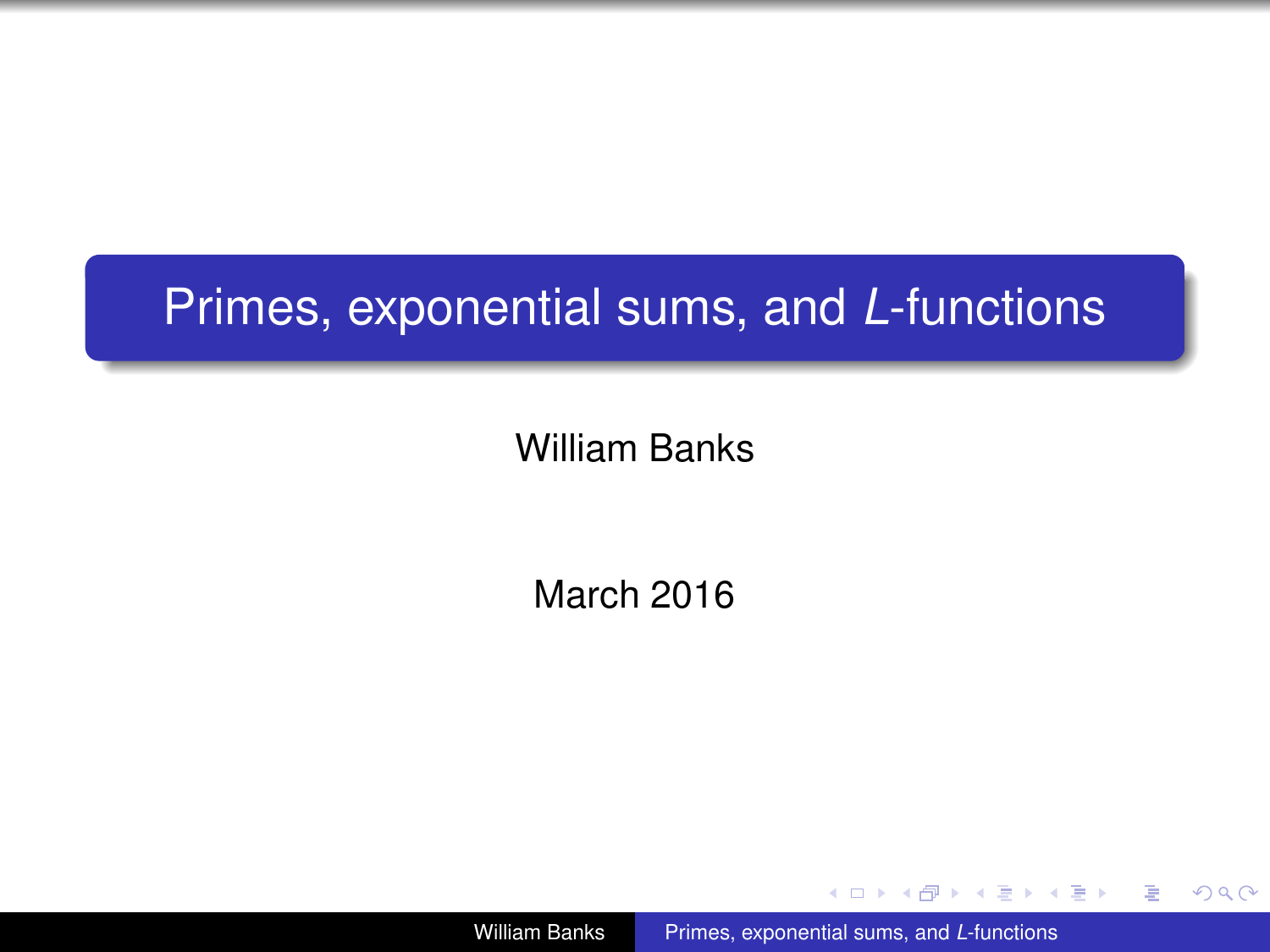*Dedicated to Igor Shparlinski in honor of his 60th year*



<span id="page-1-0"></span> $290$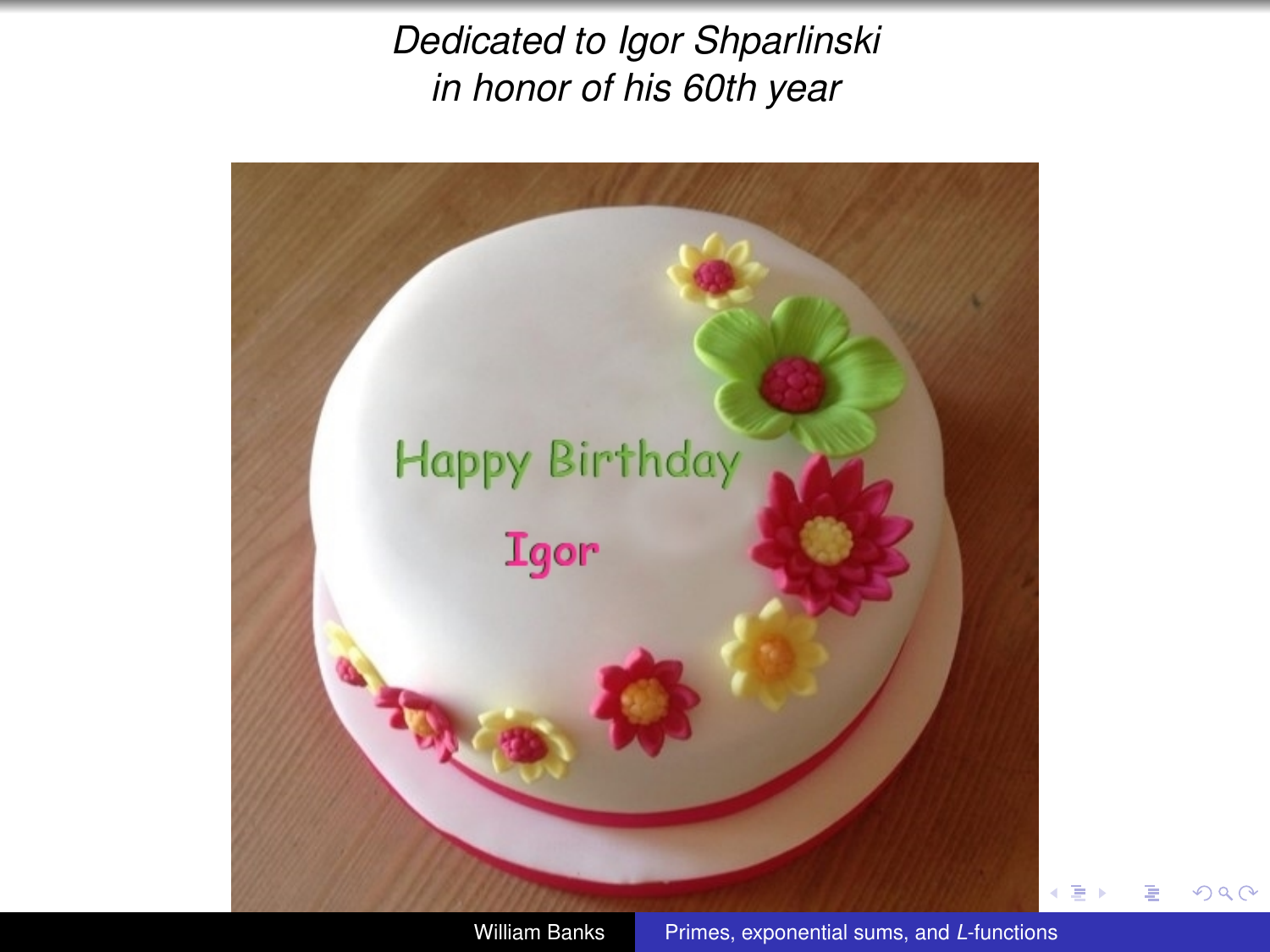For fixed  $\alpha, \beta \in \mathbb{R}$  the non-homogeneous Beatty sequence is defined by

$$
\mathcal{B}_{\alpha,\beta} = \{ \lfloor \alpha n + \beta \rfloor \ : \ n \geq 1 \}
$$

 $B_{\alpha,\beta}$  is often called a generalized arithmetic progression

K 何 ▶ K ヨ ▶ K ヨ ▶ ...

÷.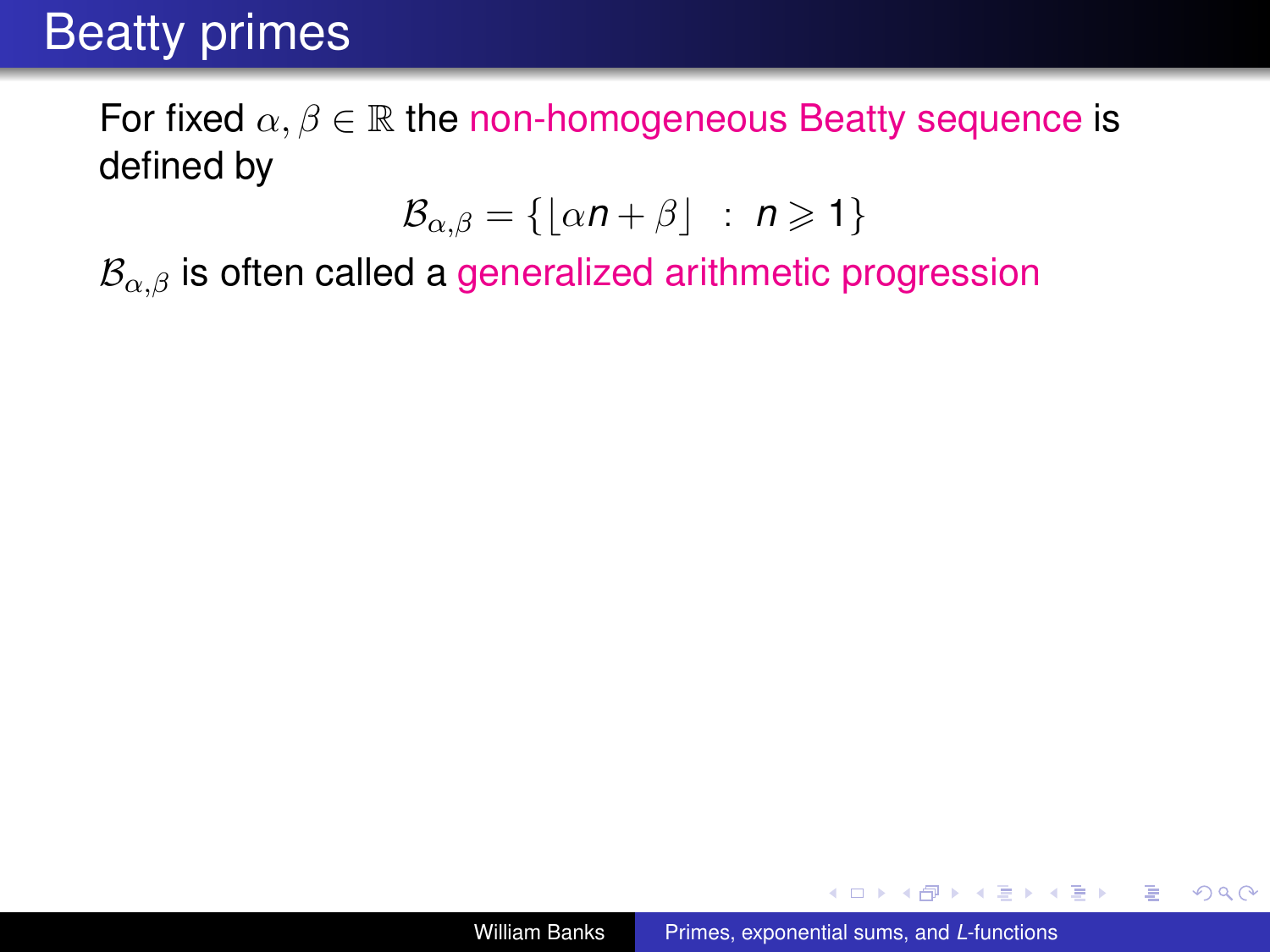For fixed  $\alpha, \beta \in \mathbb{R}$  the non-homogeneous Beatty sequence is defined by

$$
\mathcal{B}_{\alpha,\beta} = \{ \lfloor \alpha n + \beta \rfloor \ : \ n \geq 1 \}
$$

 $B_{\alpha,\beta}$  is often called a generalized arithmetic progression

Many results for primes in progressions have analogues in the set of Beatty primes

$$
\mathbb{P}_{\alpha,\beta} = \{\text{primes}\} \cap \mathcal{B}_{\alpha,\beta}
$$

K 何 ▶ ス ヨ ▶ ス ヨ ▶ ..

<span id="page-3-0"></span>B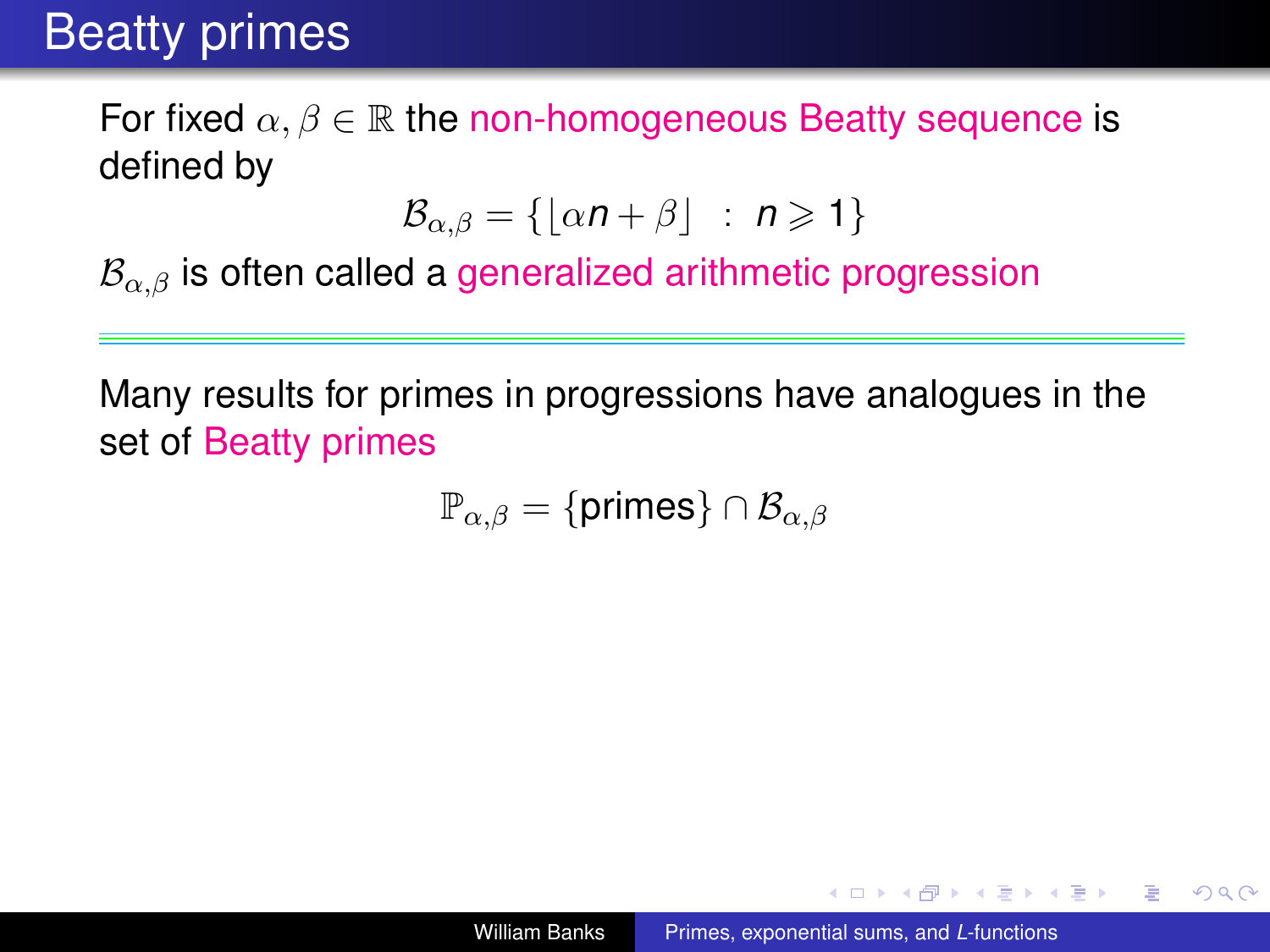For fixed  $\alpha, \beta \in \mathbb{R}$  the non-homogeneous Beatty sequence is defined by

$$
\mathcal{B}_{\alpha,\beta} = \{ \lfloor \alpha n + \beta \rfloor \ : \ n \geq 1 \}
$$

 $B_{\alpha\beta}$  is often called a generalized arithmetic progression

Many results for primes in progressions have analogues in the set of Beatty primes

$$
\mathbb{P}_{\alpha,\beta} = \{\text{primes}\} \cap \mathcal{B}_{\alpha,\beta}
$$

For example, when  $\alpha > 1$  is irrational, the prime counting function

$$
\pi_{\alpha,\beta}(\mathsf{x}) = \#\big\{\boldsymbol{\rho}\leqslant \mathsf{x}: \boldsymbol{\rho}\in\mathbb{P}_{\alpha,\beta}\big\}
$$

satisfies the expected asymptotic formula

$$
\pi_{\alpha,\beta}(x) \sim \alpha^{-1} \pi(x) \qquad (x \to \infty)
$$

 $\Omega$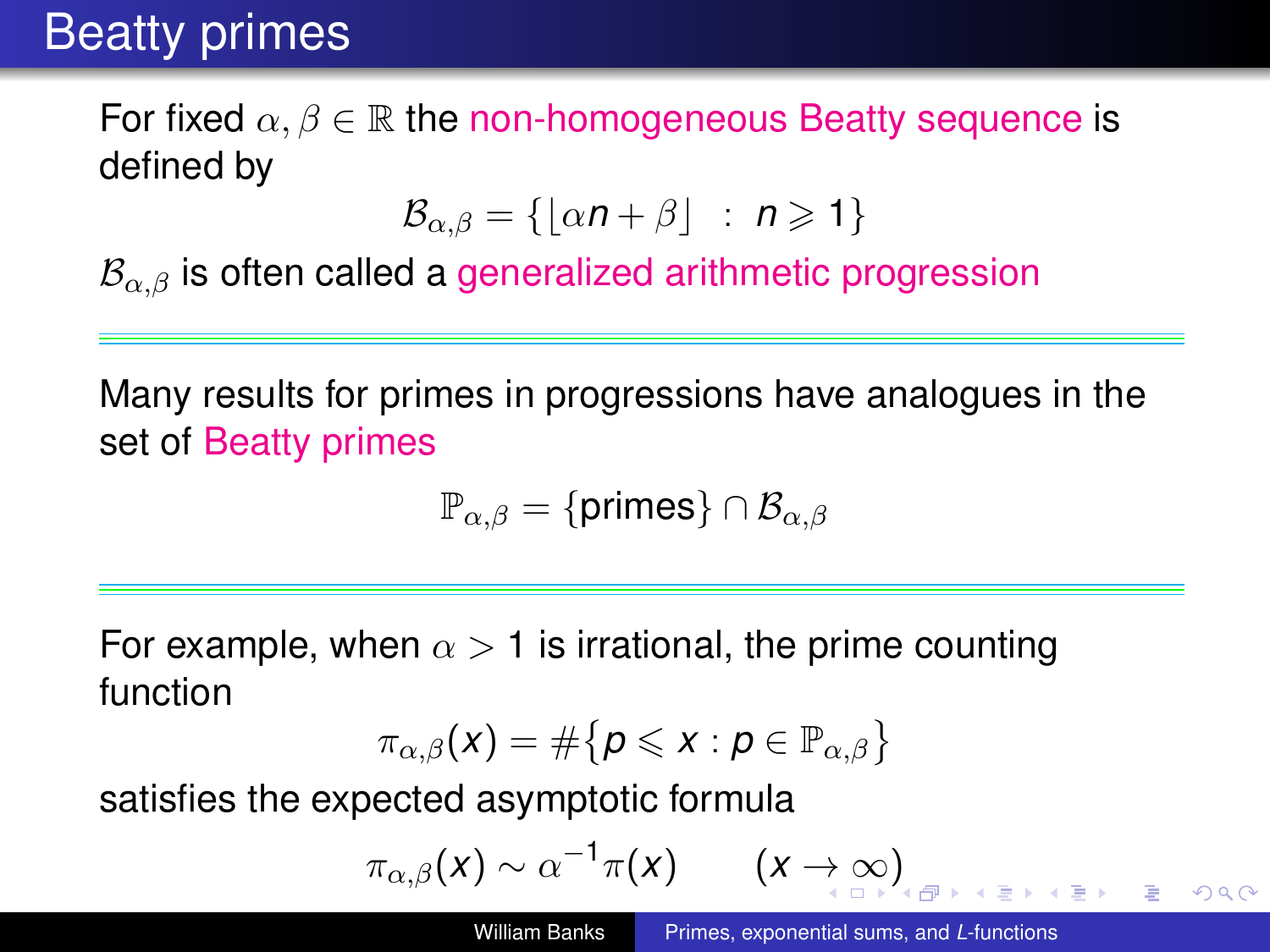### Exponential sums with Beatty primes...

 $\overline{\phantom{a}}$  $\overline{\phantom{a}}$  $\overline{\phantom{a}}$  $\overline{\phantom{a}}$ 

#### Theorem (B.–Shparlinski)

Let  $\gamma$  be irrational of type  $\tau < \infty$ . For any  $\varepsilon \in (0,\frac{1}{8\tau})$  there is a *number*  $n > 0$  *such that* 

$$
\sum_{\substack{n \leqslant x \\ n \equiv a \bmod q}} \Lambda(n) e(\gamma k n) \Big| \leqslant x^{1-\eta}
$$

*holds for all k*  $\leqslant x^{\varepsilon}$  *and* 0  $\leqslant a < q \leqslant x^{\varepsilon/4}$  *with* gcd(*a*, *q*) = 1 *provided that x is large*

<span id="page-5-0"></span> $QQ$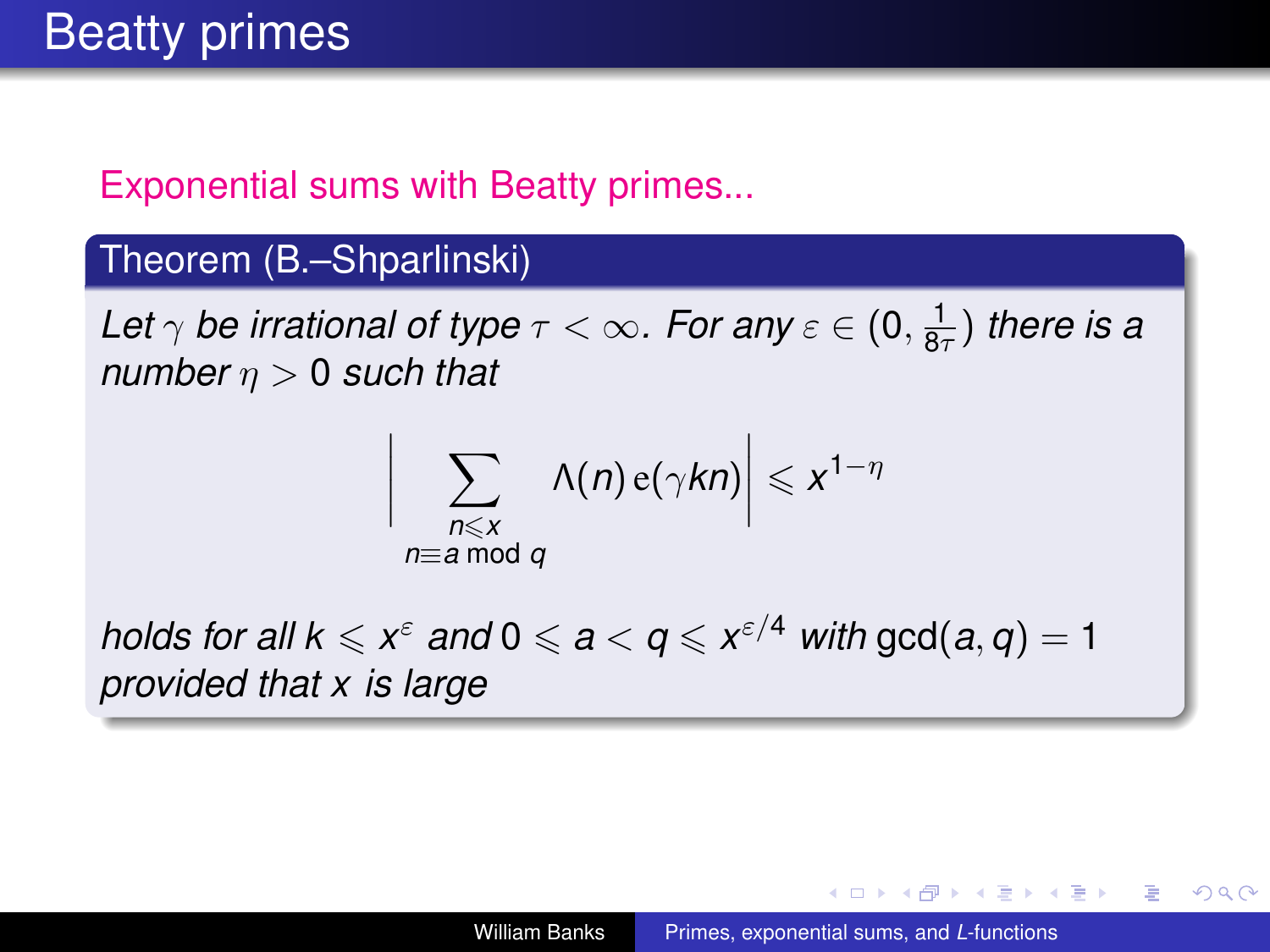### Distribution of Beatty primes in arithmetic progressions...

#### Theorem (B.–Shparlinski)

*Let*  $\alpha, \beta \in \mathbb{R}$  *with*  $\alpha$  *positive, irrational, and of finite type. There is a constant*  $\kappa > 0$  *such that for all integers*  $0 \leq a < q \leq x^{\kappa}$ *with*  $gcd(a, q) = 1$ *, the bound* 

$$
\sum_{\substack{n \leq x \\ \lfloor \alpha n + \beta \rfloor \equiv a \bmod q}} \Lambda(\lfloor \alpha n + \beta \rfloor) = \alpha^{-1} \sum_{\substack{m \leq \lfloor \alpha x + \beta \rfloor \\ m \equiv a \bmod q}} \Lambda(m) + O(x^{1-\kappa})
$$

*holds, where the implied constant depends only on*  $\alpha$  *and*  $\beta$ 

 $QQ$ э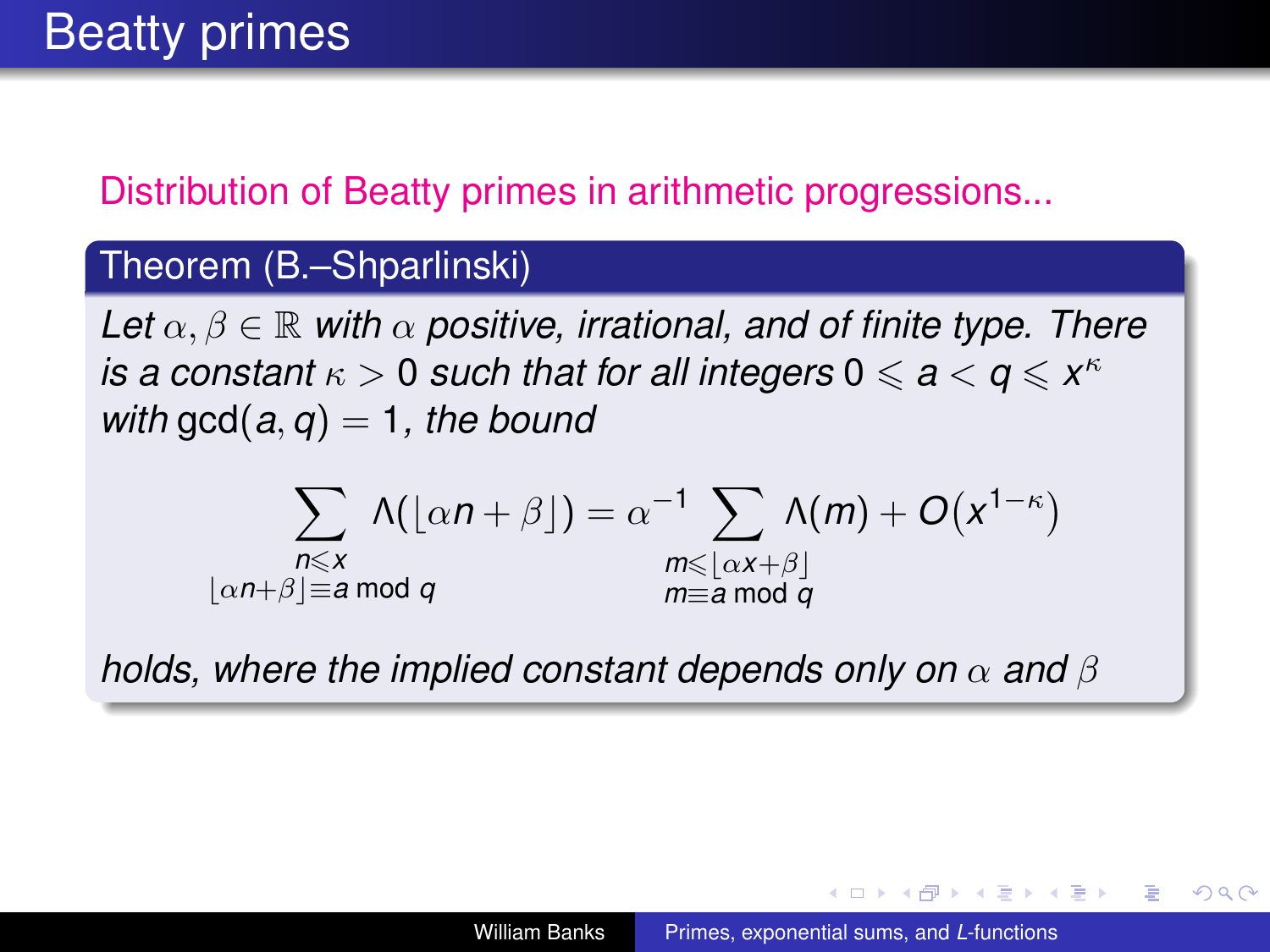#### Towards the *k*-tuple conjecture on average...

#### Theorem (Hao–Pan)

*Fix*  $\beta \in \mathbb{R}$ *. For almost all irrational*  $\alpha > 0$  *(in the sense of Lebesgue measure) one has*

$$
\limsup_{x\to\infty}\frac{\pi_{\alpha,\beta}^2(x)}{(x/\log^2 x)}\geqslant 1
$$

*where*

$$
\pi_{\alpha,\beta}^2(x) = \#\{p \leqslant x : \text{both } p \text{ and } \lfloor \alpha p + \beta \rfloor \text{ are prime}\}
$$

K 何 ▶ K ヨ ▶ K ヨ ▶

B

 $QQ$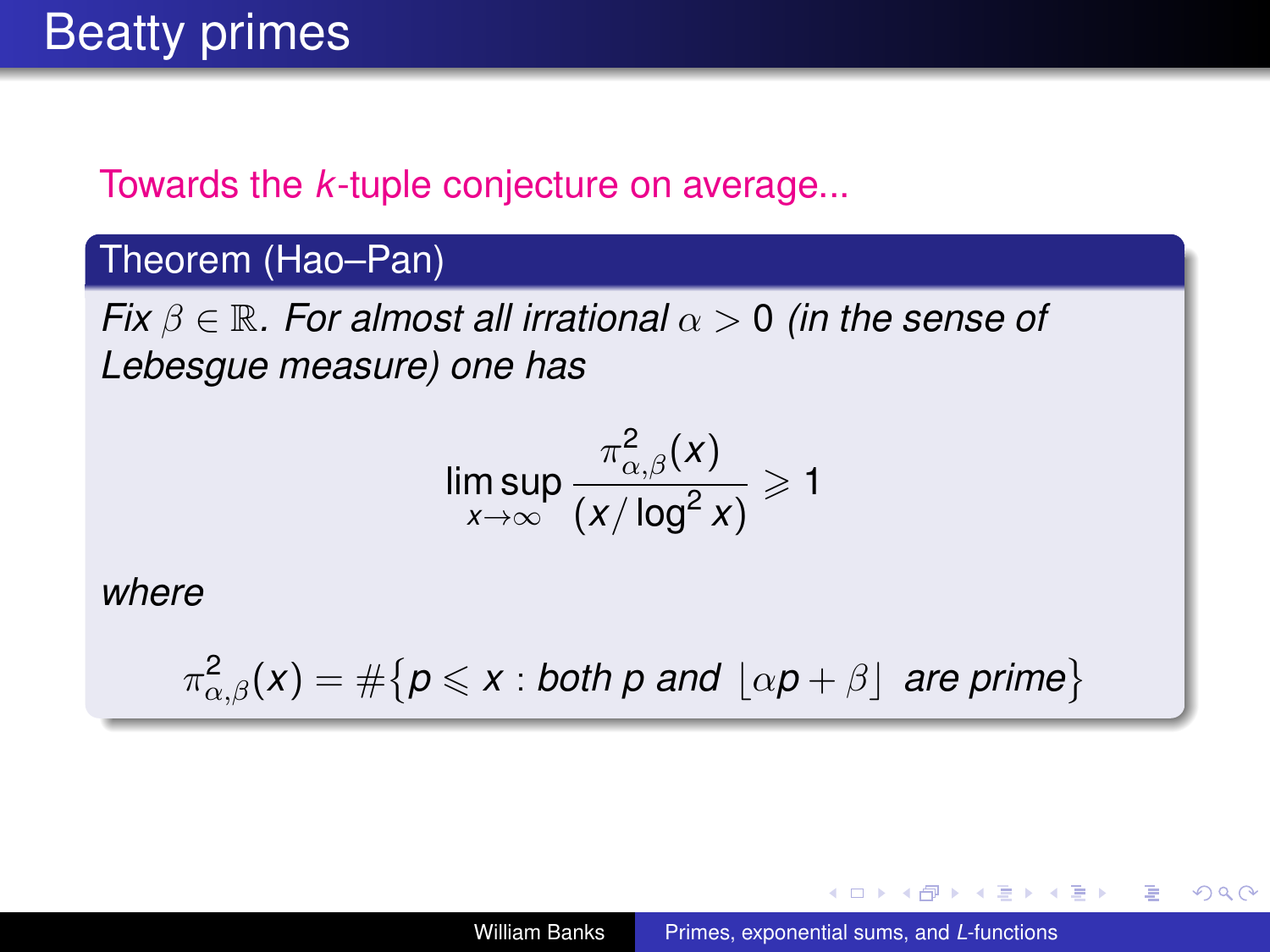### Analogue of the Vinogradov three-prime theorem...

#### Theorem (B.–Güloğlu–Nevans)

*Let*  $\alpha, \beta \in \mathbb{R}$  *with*  $\alpha > 1$ , and suppose that  $\alpha$  *is irrational and of finite type. Then,*

- (i) *Almost all even numbers can be expressed as the sum of two primes from*  $\mathbb{P}_{\alpha,\beta}$  *if and only if*  $\alpha < 2$ *.*
- $(iii)$  *For every integer k*  $\geq 3$ *, any sufficiently large number with the same parity as k can be expressed as a sum of k primes from*  $\mathbb{P}_{\alpha,\beta}$  *if and only if*  $\alpha < k$ .

K 何 ▶ K ヨ ▶ K ヨ ▶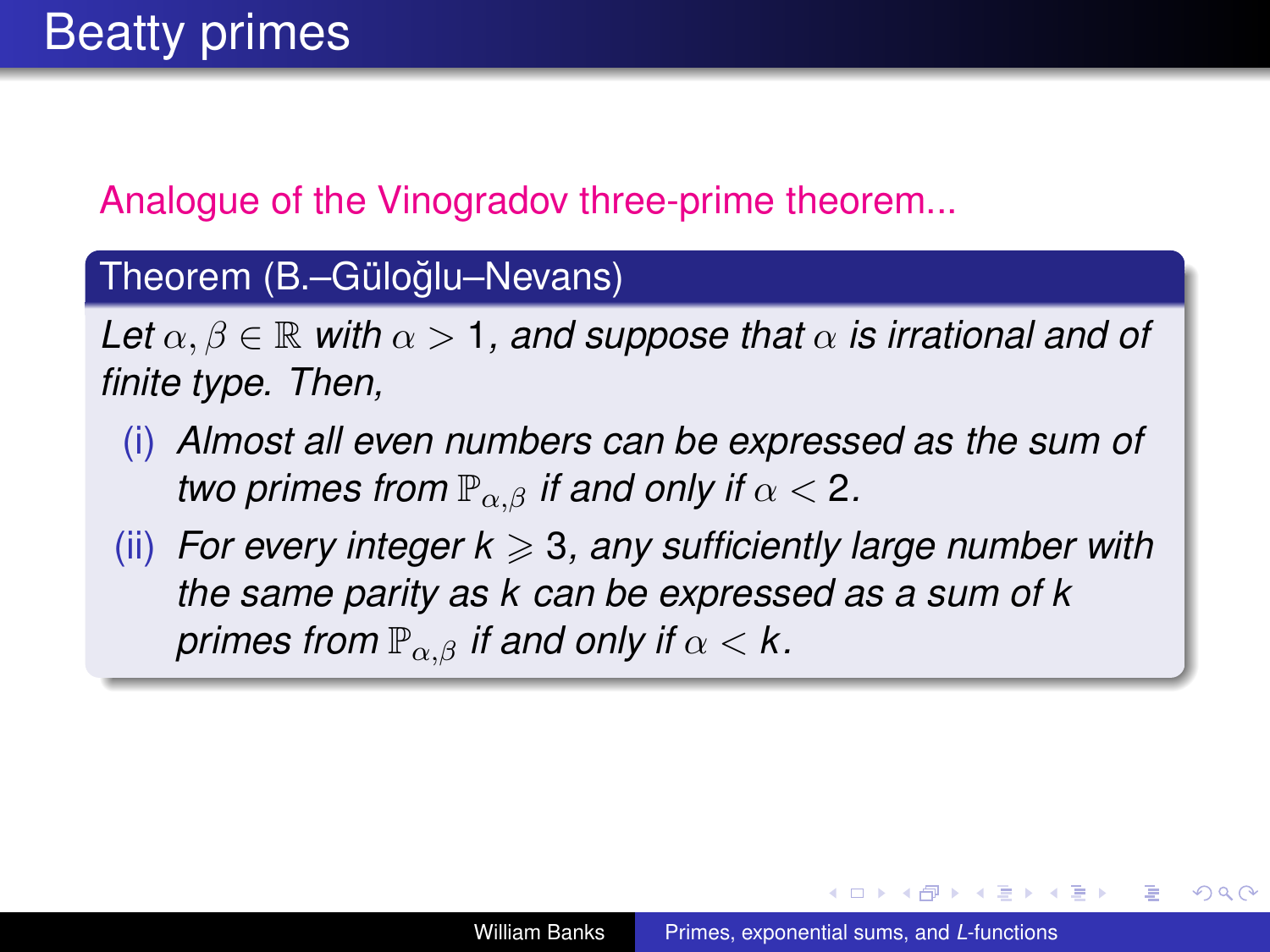### Zeta function attached to a Beatty sequence...

#### Theorem (B.)

*Let*  $\alpha, \beta \in \mathbb{R}$  *with*  $\alpha > 1$ *. For each n*  $\geq 1$  *let*  $p_n$  *denote the n-th*  $s$ mallest prime. Let  $\mathbb{P}^\star_{\alpha,\beta} = \{$  prime  $p_n : n \in \mathcal{B}_{\alpha,\beta}\}$ . The function

$$
\zeta_{\alpha,\beta}(\boldsymbol{s}) = \prod_{\boldsymbol{\rho} \in \mathbb{P}^{\star}_{\alpha,\beta}} (1-\boldsymbol{\rho}^{-\boldsymbol{s}})^{-\alpha} \quad (\sigma > 1)
$$

*extends to a meromorphic function in the region* { $σ > 0$ }. There *is a function f*<sub>α,β</sub>(*s*)*, analytic in* { $\sigma > 0$ }*, such that* 

$$
\zeta_{\alpha,\beta}(s) = \zeta(s) \exp(f_{\alpha,\beta}(s)) \quad (\sigma > 0).
$$

*In particular, the Riemann hypothesis is true if and only if*  $\zeta_{\alpha,\beta}(\mathbf{s})\neq 0$  in  $\{\sigma>\frac{1}{2}\}$ 

イロメ イ押メ イヨメ イヨメー

 $290$ 

B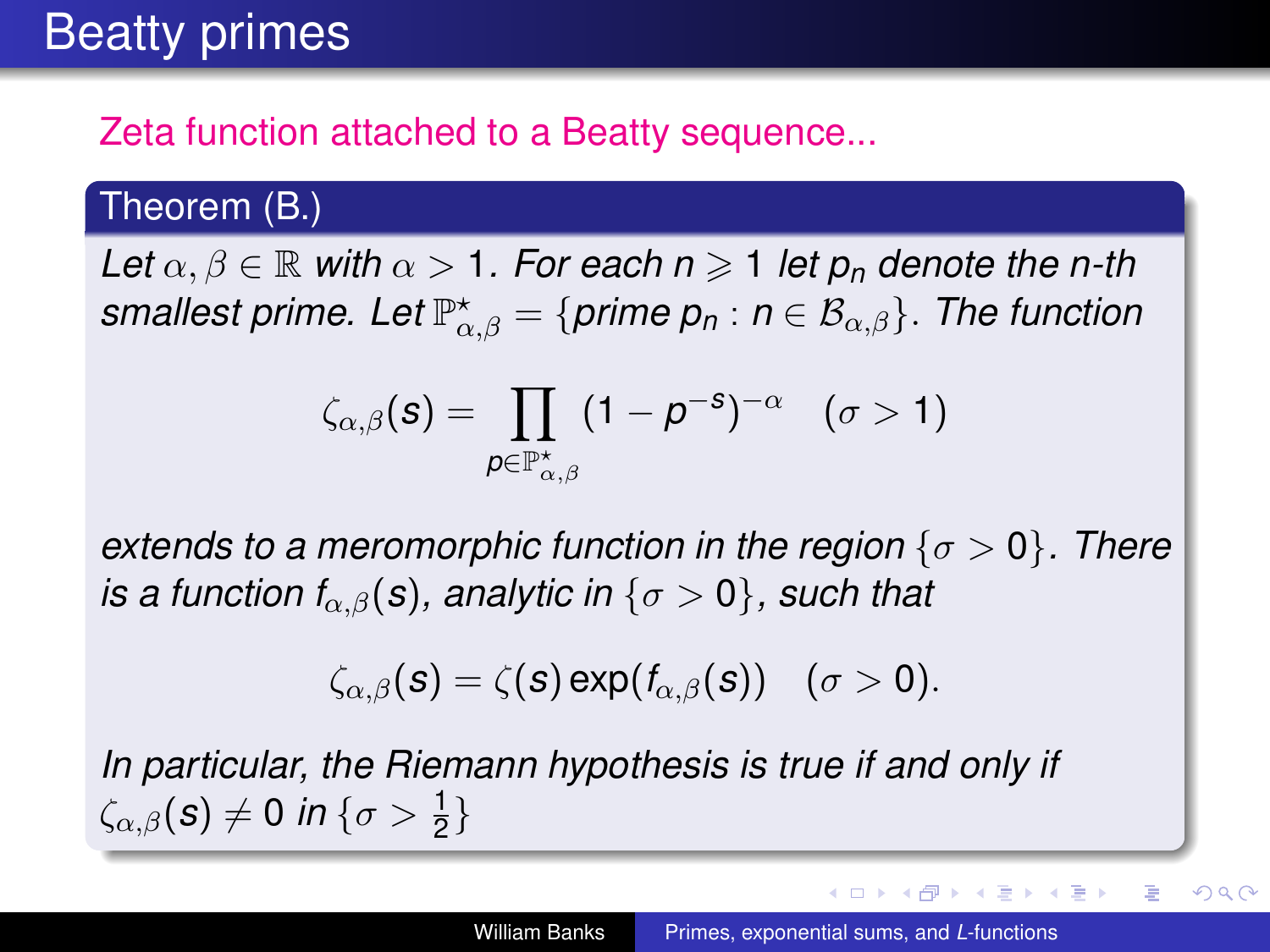Piatetski-Shapiro sequences are sequences of the form

$$
(\lfloor n^c\rfloor)_{n\in\mathbb{N}}\qquad(c>1,\ c\not\in\mathbb{N}).
$$

They are named in honor of Piatetski-Shapiro, who proved that for any number  $c \in (1, \frac{12}{11})$  there are infinitely many primes of the form  $\lfloor n^c \rfloor$ .

K 何 ▶ K ヨ ▶ K ヨ ▶

 $QQ$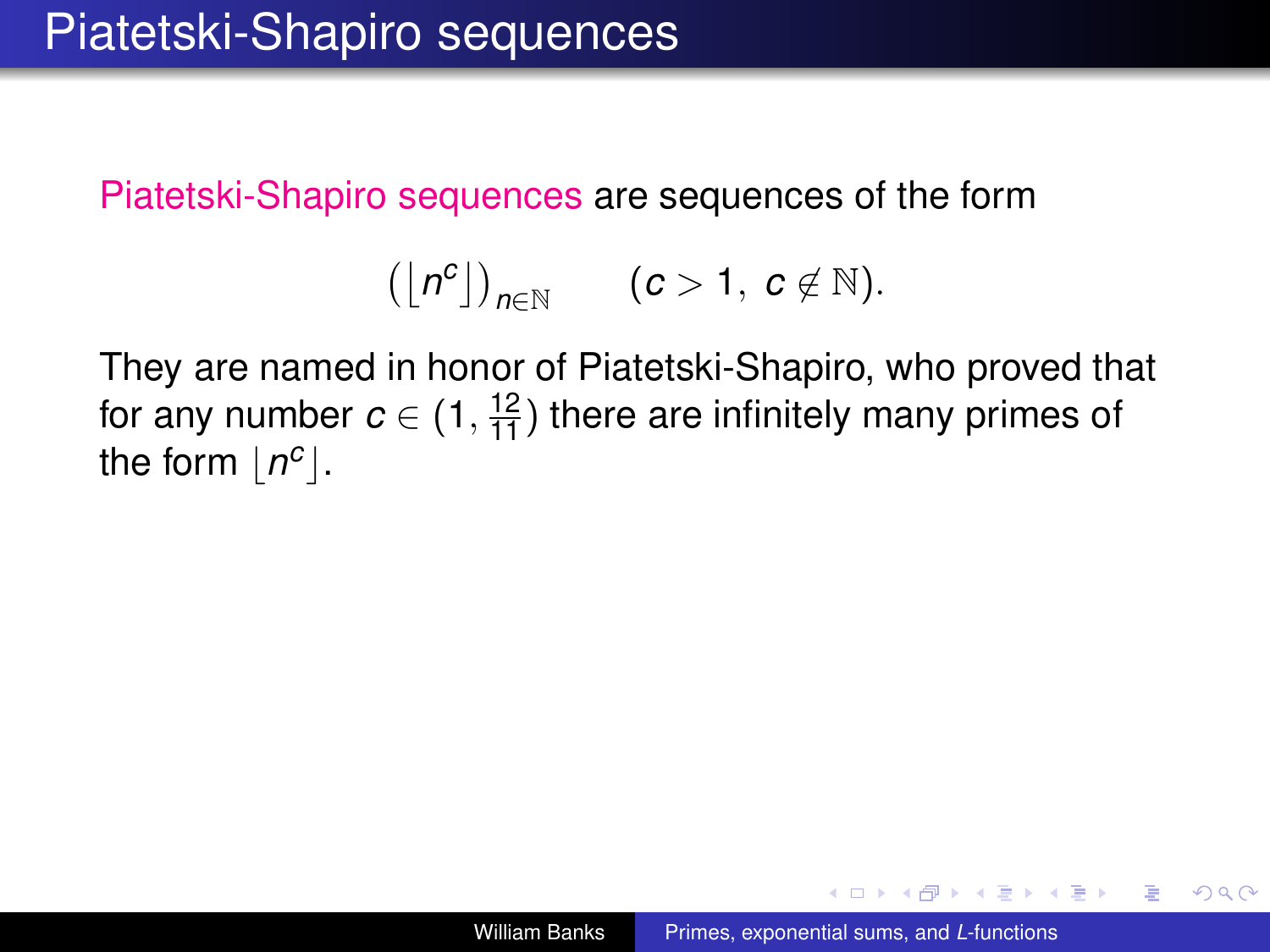Piatetski-Shapiro sequences are sequences of the form

$$
(\lfloor n^c\rfloor)_{n\in\mathbb{N}}\qquad(c>1,\ c\not\in\mathbb{N}).
$$

They are named in honor of Piatetski-Shapiro, who proved that for any number  $c \in (1, \frac{12}{11})$  there are infinitely many primes of the form  $\lfloor n^c \rfloor$ .

The admissible range for *c* in this result has been extended many times over the years and is currently known for all  $c \in (1, \frac{243}{205})$  thanks to the work of Rivat and Wu.

K 何 ▶ K ヨ ▶ K ヨ ▶

 $290$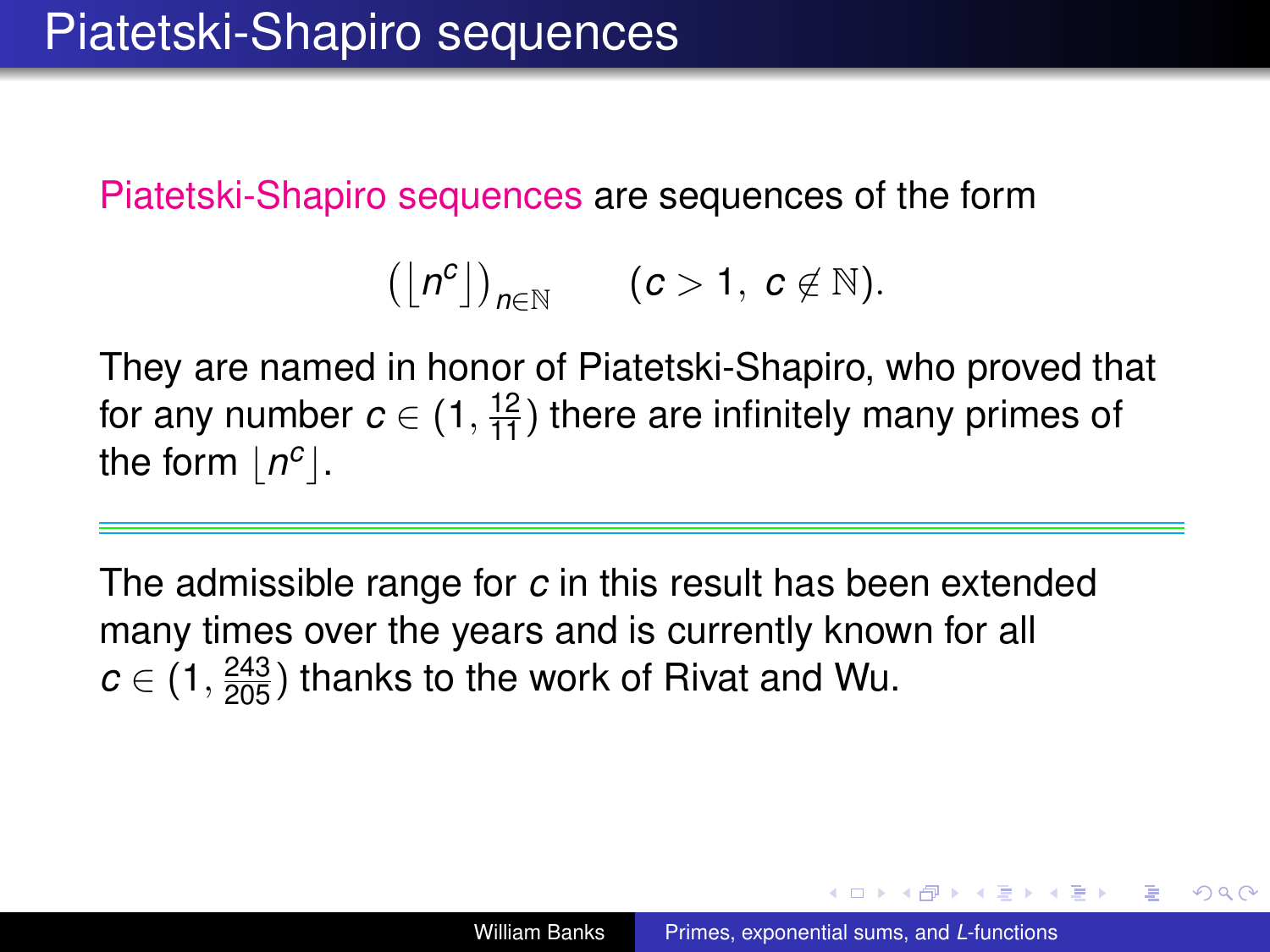Despite being a rather thin subset of the natural numbers, Piatetski-Shapiro sequences are amenable to study via exponential sum techniques, e.g., van der Corput's method

→ 重き → 重き

ă.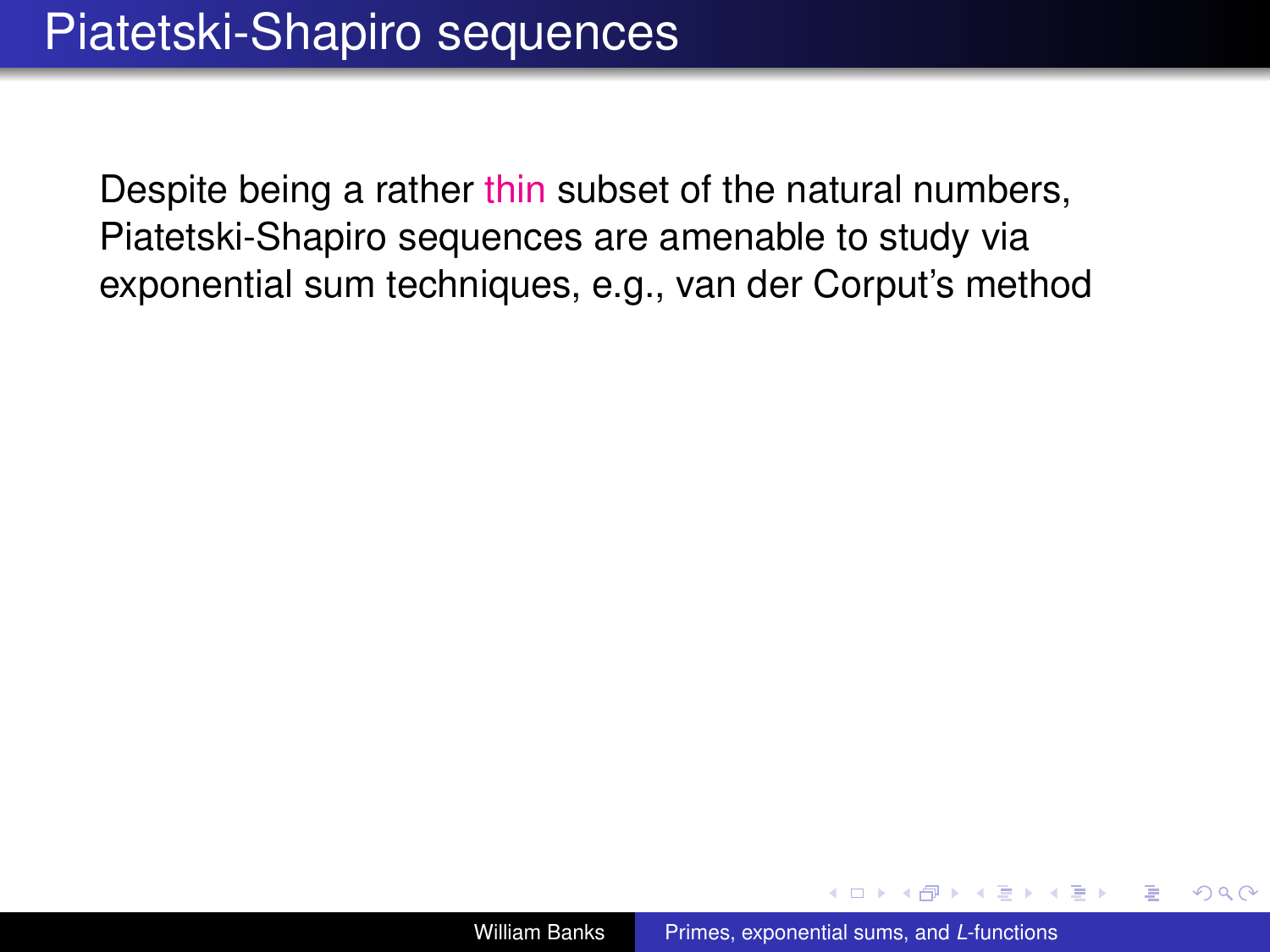Despite being a rather thin subset of the natural numbers, Piatetski-Shapiro sequences are amenable to study via exponential sum techniques, e.g., van der Corput's method

Squarefree numbers in the P-S sequence...

Theorem (Baker–B.–Brüdern–Shparlinski–Weingartner)

*For any c*  $\in$   $(1, \frac{149}{87})$  *we have* 

$$
\#\{n\leqslant x:\lfloor n^c\rfloor \text{ is squarefree}\}=\frac{6}{\pi^2}x+O(x^{1-\epsilon})
$$

 $\langle \oplus \rangle$  >  $\langle \oplus \rangle$  >  $\langle \oplus \rangle$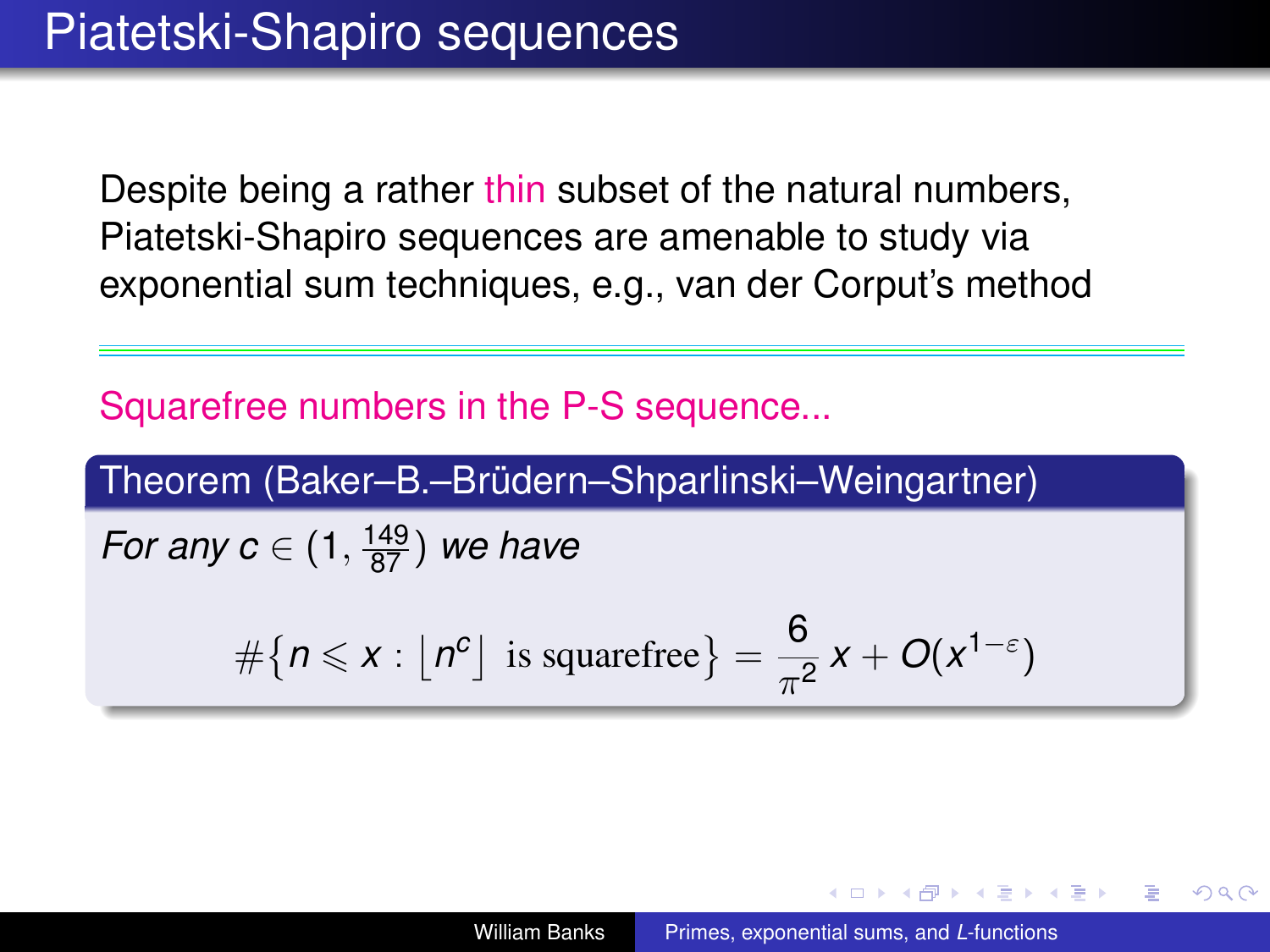### Piatetski-Shapiro sequences

On the largest prime factor of  $\lfloor n^c \rfloor$ ...

Theorem (Baker–B.–Brüdern–Shparlinski–Weingartner)

*For any number c*  $\in (1, \frac{24979}{20803})$  *we have* 

$$
\#\big\{n\leqslant x:P(\big\lfloor n^c\big\rfloor)\leqslant n^{\varepsilon}\big\}\gg x^{1-\varepsilon}
$$

イロト イ押 トイヨ トイヨ トー

 $299$ 

÷.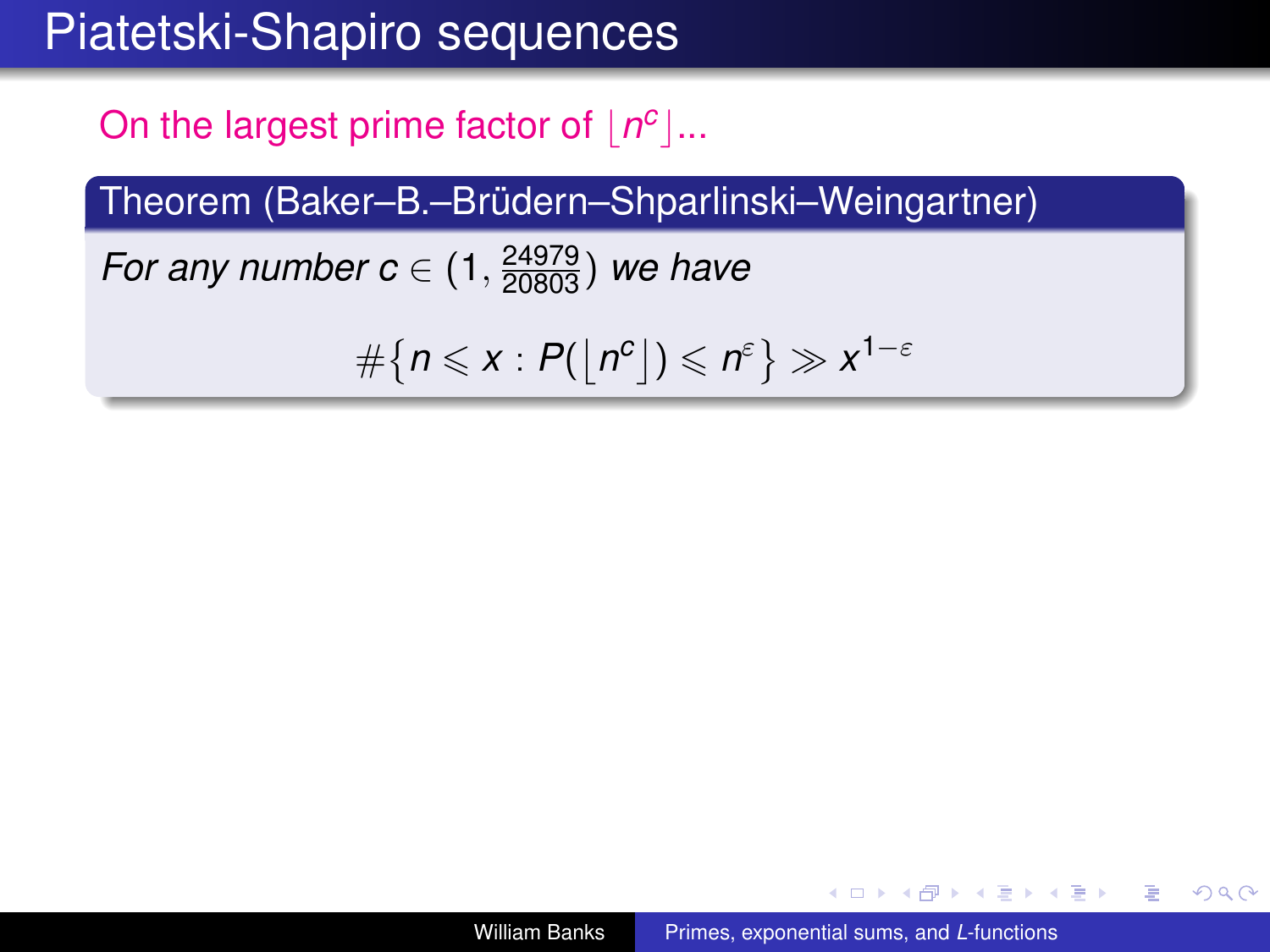## Piatetski-Shapiro sequences

On the largest prime factor of  $\lfloor n^c \rfloor$ ...

Theorem (Baker–B.–Brüdern–Shparlinski–Weingartner)

*For any number c*  $\in (1, \frac{24979}{20803})$  *we have* 

$$
\#\big\{n\leqslant x:P(\lfloor n^c\rfloor)\leqslant n^{\varepsilon}\big\}\gg x^{1-\varepsilon}
$$

#### Theorem (Baker–B.–Brüdern–Shparlinski–Weingartner)

*There is a positive function* Θ(*c*) *with the property that, for any non-integer c* > 1 *and any real* ε > 0*, the inequality*

$$
P(\lfloor n^c\rfloor) > n^{\Theta(c)-\varepsilon}
$$

*holds for infinitely many n*

E

 $2Q$ 

K ロ ▶ K 御 ▶ K ヨ ▶ K ヨ ▶ .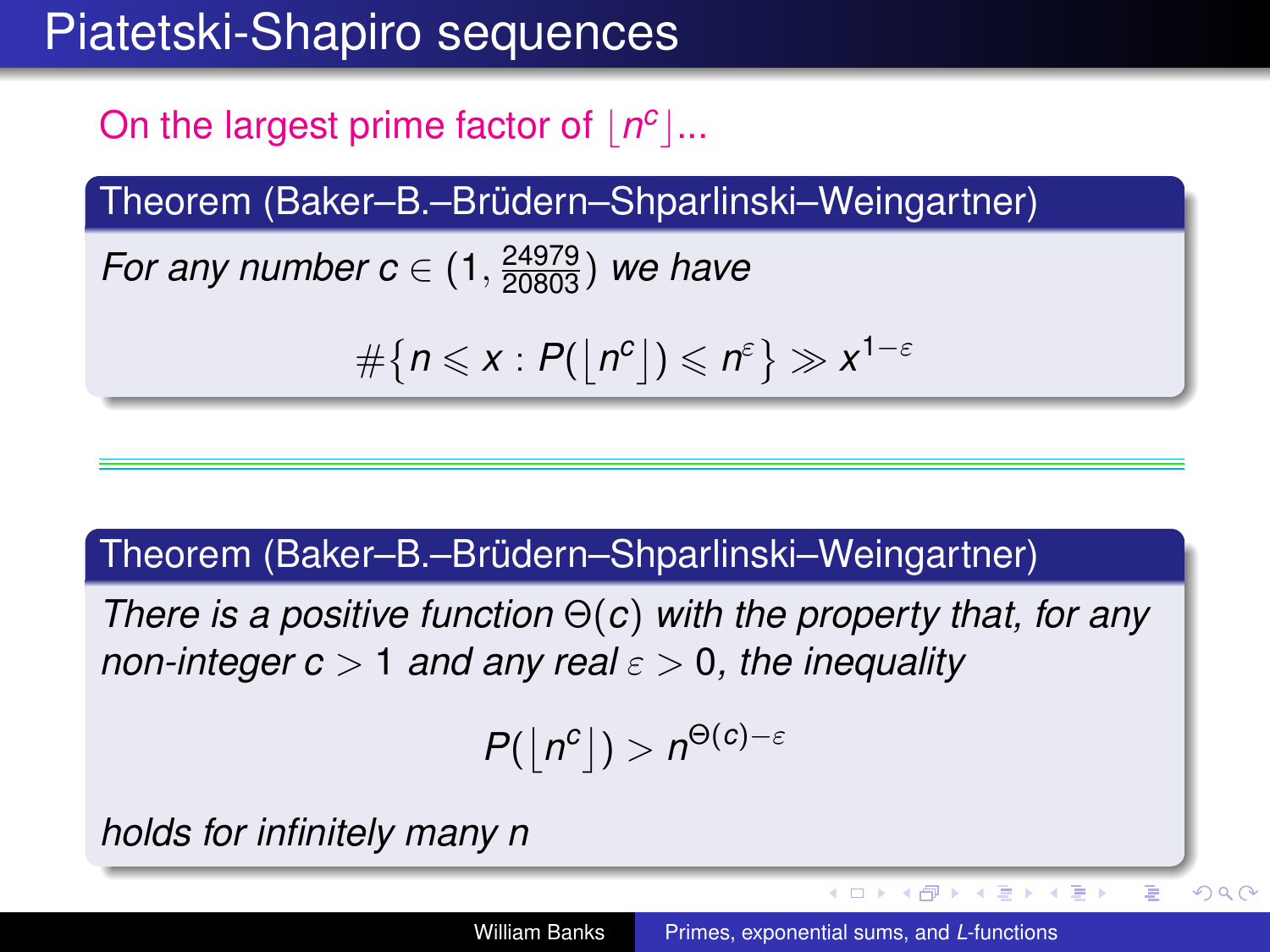For prime *N*, Fermat's little theorem asserts that

$$
a^N \equiv a \pmod{N} \qquad \text{for all } a \in \mathbb{Z}.
$$

Around 1910, Carmichael began the study of composite numbers *N* with this property, which are now known as Carmichael numbers

K 何 ▶ K ヨ ▶ K ヨ ▶

B

 $QQ$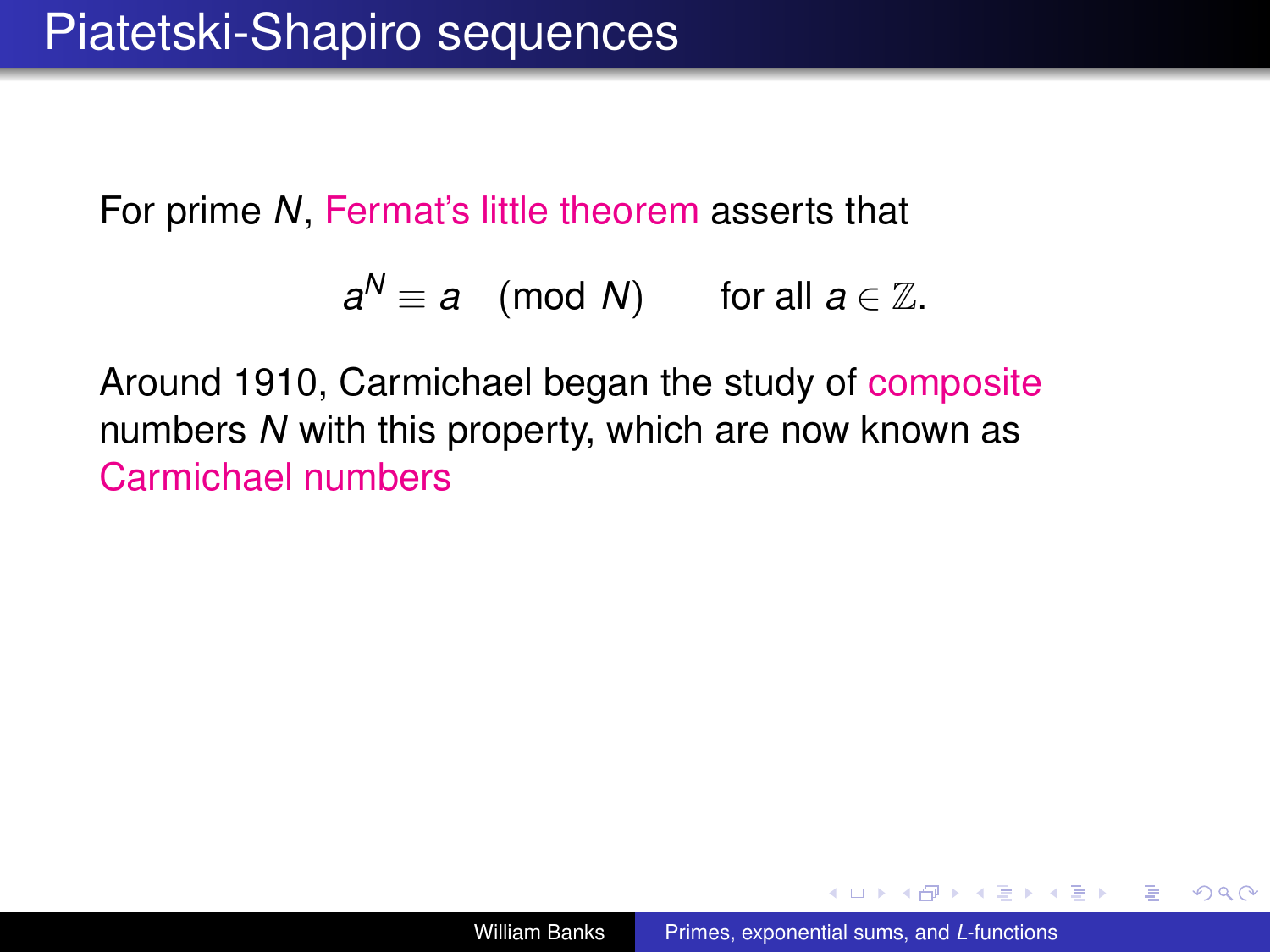For prime *N*, Fermat's little theorem asserts that

$$
a^N \equiv a \pmod{N} \qquad \text{for all } a \in \mathbb{Z}.
$$

Around 1910, Carmichael began the study of composite numbers *N* with this property, which are now known as Carmichael numbers

In 1994 the existence of infinitely many Carmichael numbers was established by Alford, Granville and Pomerance

つへへ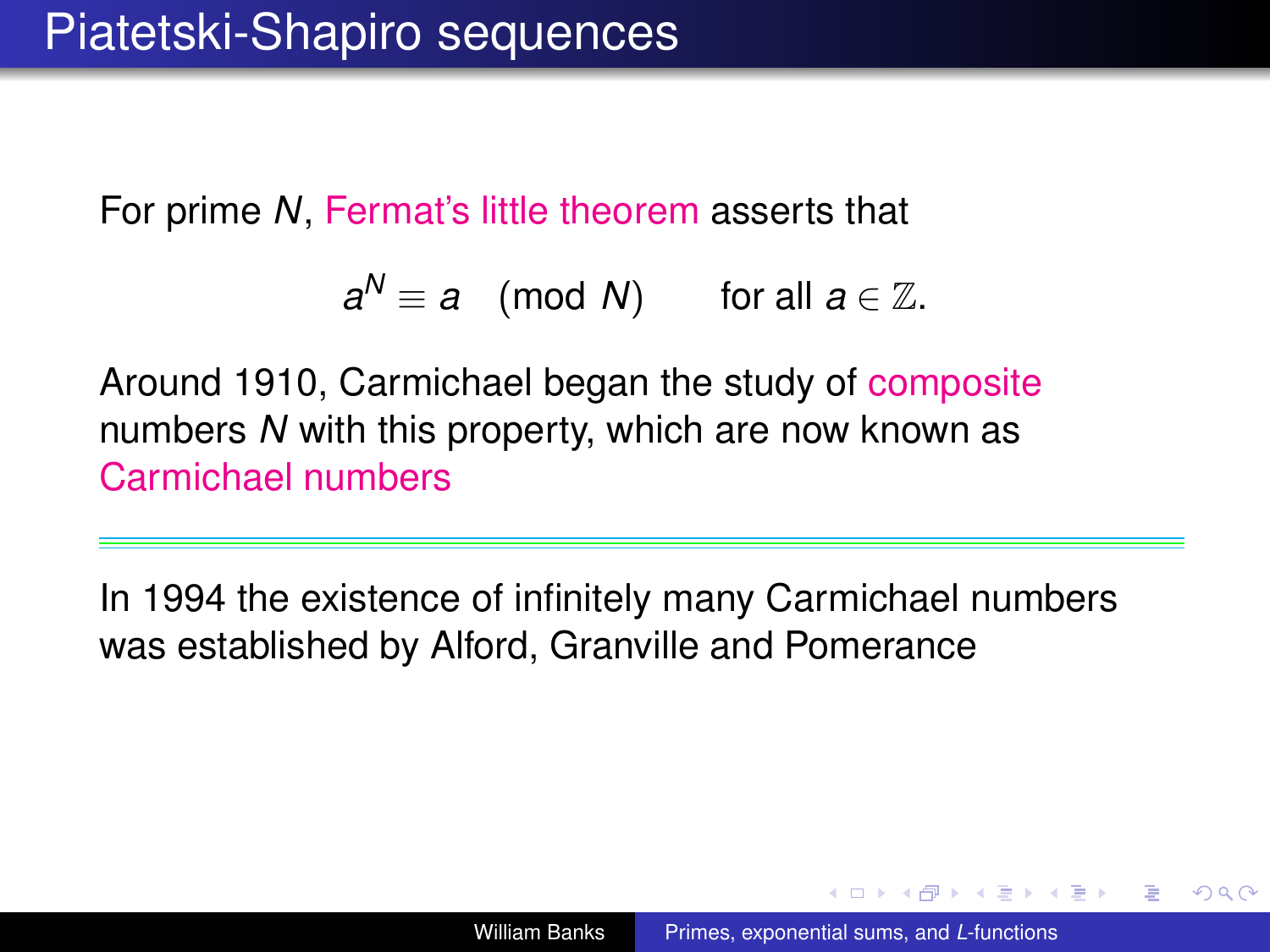Carmichael numbers composed of P-S primes...

Theorem (Baker–B.–Brüdern–Shparlinski–Weingartner)

*For every c*  $\in$   $(1, \frac{147}{145})$  there are infinitely many Carmichael *numbers composed solely of primes in the Piatetski-Shapiro*  $\mathsf{sequence}\left(\lfloor n^c\rfloor\right)_{n\in\mathbb{N}}$ 

K 何 ▶ K ヨ ▶ K ヨ ▶ ...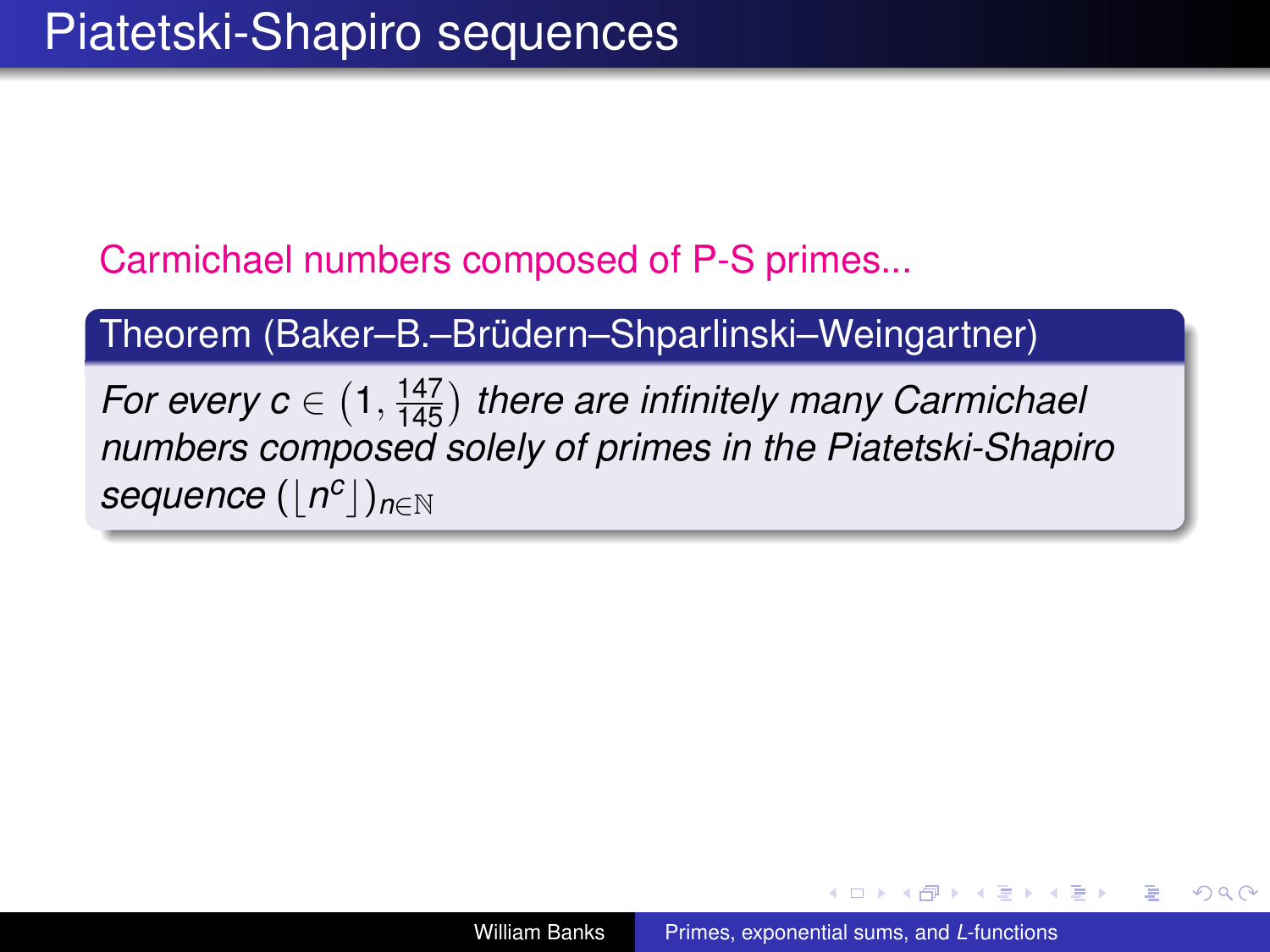For any integer  $R \ge 1$ , let  $P_R$  be the set of  $R$ -almost primes, i.e., the set of natural numbers having at most *R* prime factors, counted with multiplicity

 $\langle \oplus \rangle$  >  $\langle \oplus \rangle$  >  $\langle \oplus \rangle$ 

B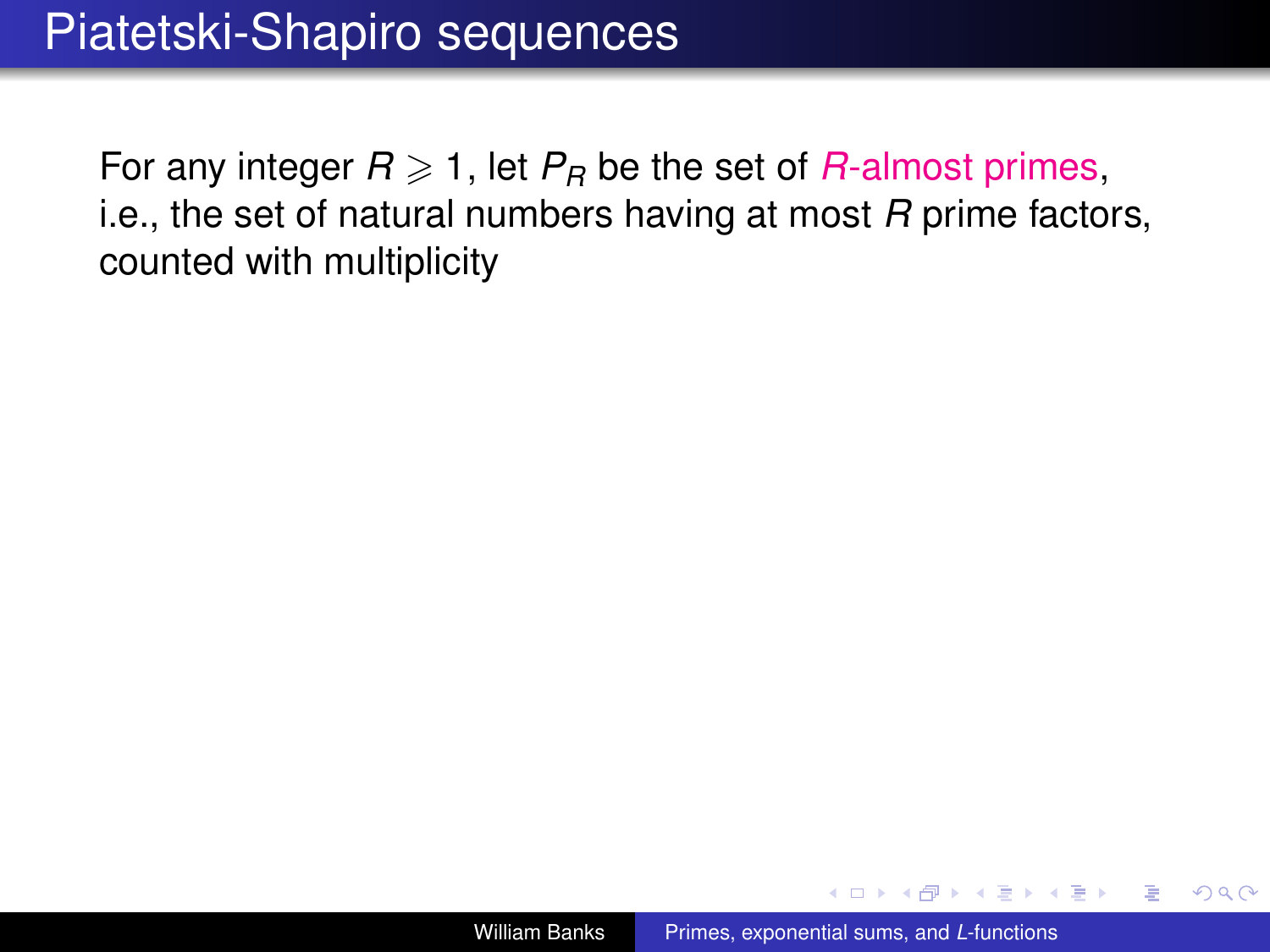For any integer  $R \geq 1$ , let  $P_R$  be the set of  $R$ -almost primes, i.e., the set of natural numbers having at most *R* prime factors, counted with multiplicity

Generating primes from almost primes...

Theorem (Baker–B.–Guo–Yeager)

*For any fixed c*  $\in$   $(1, \frac{77}{76})$  *we have* 

$$
\#\big\{n\leqslant x:n\in P_8\text{ and }\big\lfloor n^c\big\rfloor\text{ is prime}\big\}\gg \frac{x}{(\log x)^2}\,,
$$

*where the implied constant in the symbol depends only on c*

 $\left\{ \begin{array}{ccc} 1 & 0 & 0 \\ 0 & 1 & 0 \end{array} \right.$ 

つへへ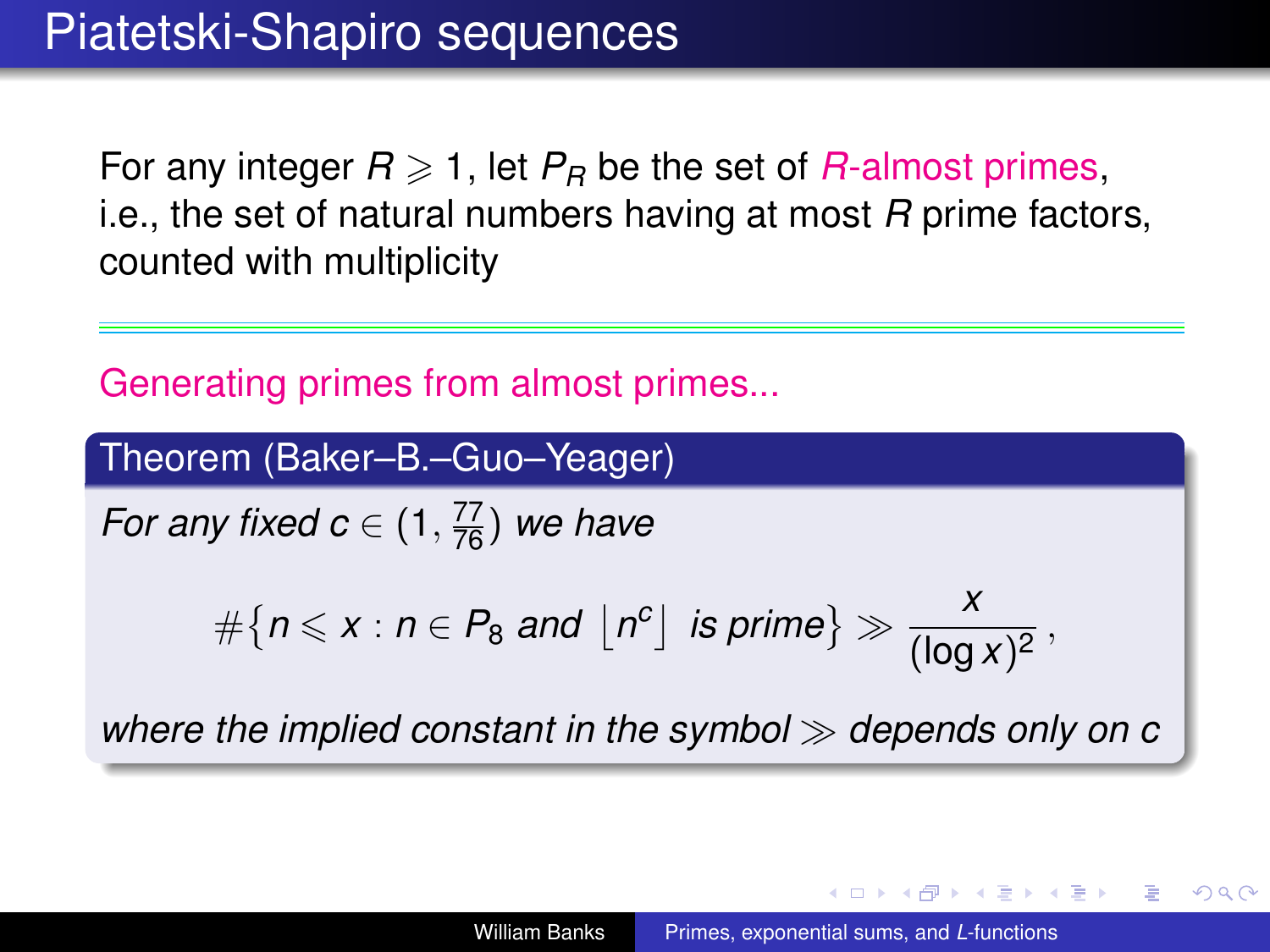### Piatetski-Shapiro sequences

| R  | $C_{B}$ | R  | $C_{B}$ | R  | $C_{B}$ |
|----|---------|----|---------|----|---------|
| 8  | 1.0521  | 12 | 1.1649  | 16 | 1.2073  |
| 9  | 1.1056  | 13 | 1.1780  | 17 | 1.2148  |
| 10 | 1.1308  | 14 | 1.1891  | 18 | 1.2214  |
| 11 | 1.1494  | 15 | 1.1988  | 19 | 1.2273  |

Generating almost primes from primes...

Theorem (B.–Guo–Shparlinski)

*Let*  $(R, c_R)$ ,  $R = 8, \ldots, 19$ , *be a pair from the table above. For any fixed c*  $\in$  (1,  $c_R$ ) *we have* 

$$
\#\{\text{prime } p \leqslant x : \lfloor p^c \rfloor \in P_R\} \gg \frac{x}{\log^2 x}
$$

*where the implied constant in the symbol depends only on c*

E

 $2Q$ 

K 御 ▶ K ヨ ▶ K ヨ ▶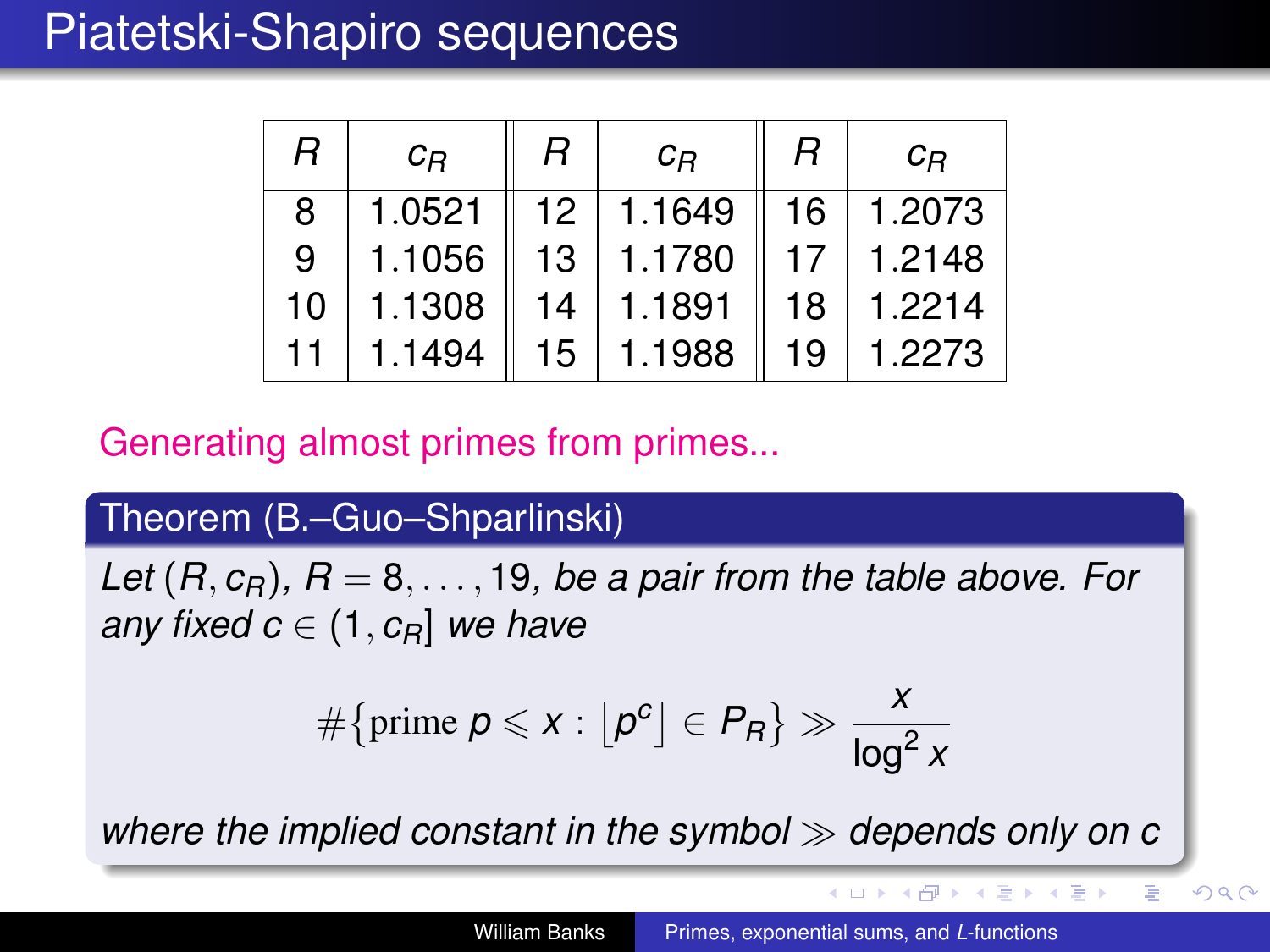### Generating almost primes from primes (cont'd)...

#### Theorem (B.–Guo–Shparlinski)

*For fixed c*  $\geqslant \frac{11}{5}$ 5 *there is a positive integer*

$$
R \leqslant \begin{cases} 16c^3 + 179c^2 & \text{if } c \in [\frac{11}{5}, 3), \\ 16c^3 + 88c^2 & \text{if } c \geqslant 3, \end{cases}
$$

*we have*

$$
\#\{\text{prime } p \leqslant x : \lfloor p^c \rfloor \in P_R\} \gg \frac{x}{\log^2 x}
$$

*where the implied constant in the symbol depends only on c*

K 何 ▶ K ヨ ▶ K ヨ ▶ ..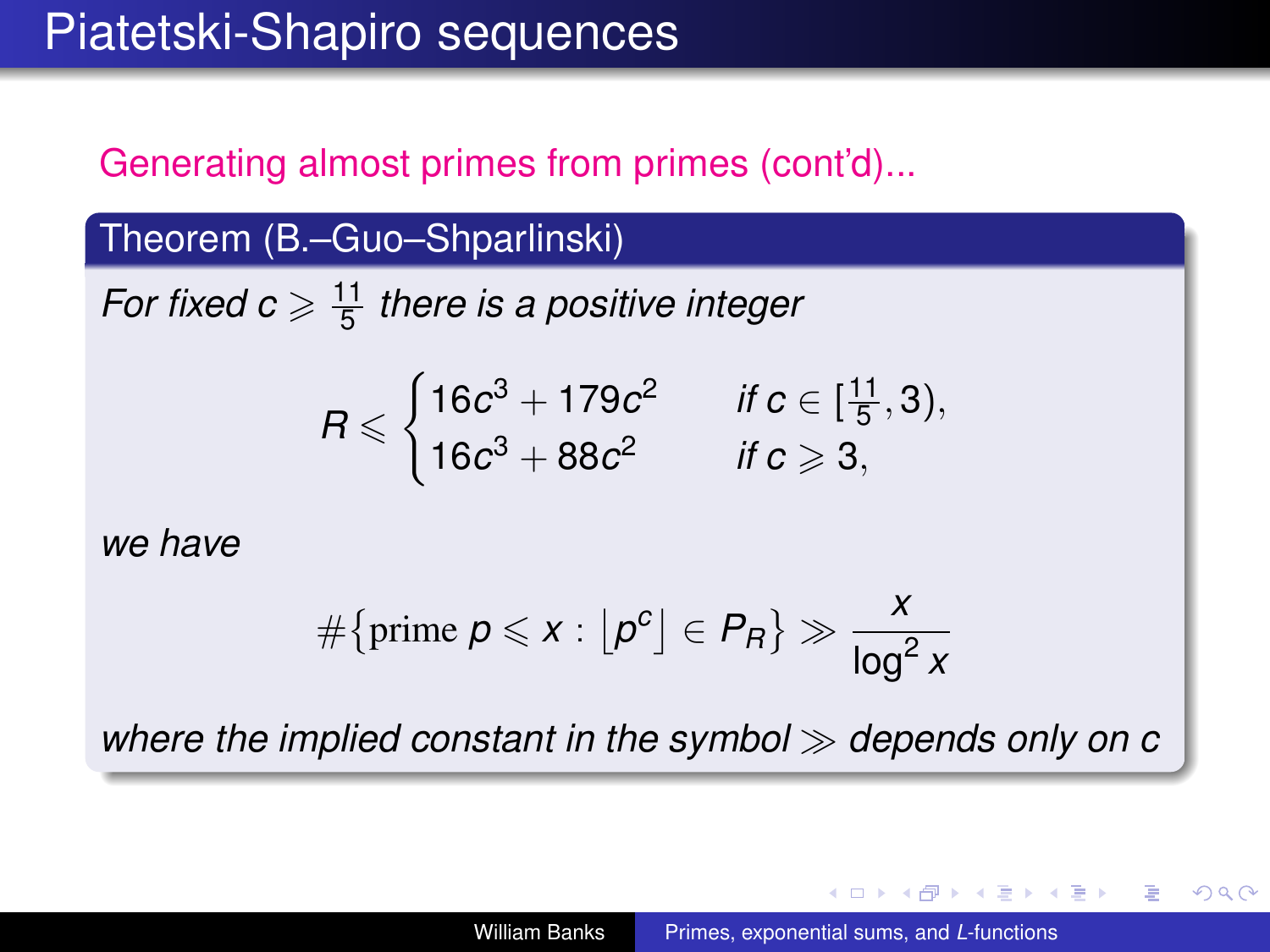### Primes that are simultaneously Beatty and P-S...

#### Theorem (Guo)

*Let*  $\alpha, \beta \in \mathbb{R}$  *with*  $\alpha > 1$ , and suppose that  $\alpha$  is irrational and of *finite type. Let c*  $\in$  (1,  $\frac{14}{13}$ ). There are infinitely many primes that *lie in both the Beatty sequence* Bα,β *and the Piatetski-Shapiro*  $\textit{sequence } \mathcal{N}^{(c)} = (\lfloor n^c \rfloor)_{n \in \mathbb{N}}.$  Moreover, the counting function

$$
\pi_{\alpha,\beta}^{(\textbf{\textit{c}})}(\textbf{\textit{x}})=\#\big\{ \text{prime} \ \textbf{\textit{p}}\leqslant \textbf{\textit{x}}: \textbf{\textit{p}}\in \mathcal{B}_{\alpha,\beta}\cap \mathcal{N}^{(\textbf{\textit{c}})}\big\}
$$

*satisfies*

$$
\pi_{\alpha,\beta}^{(\mathcal{C})}(x) = \frac{x^{1/\mathcal{C}}}{\alpha \log x} + O\left(\frac{x^{1/\mathcal{C}}}{\log^2 x}\right),
$$

*where the implied constant depends only on*  $\alpha$  *and c* 

<span id="page-23-0"></span>イロメ イ押 メイヨメ イヨメ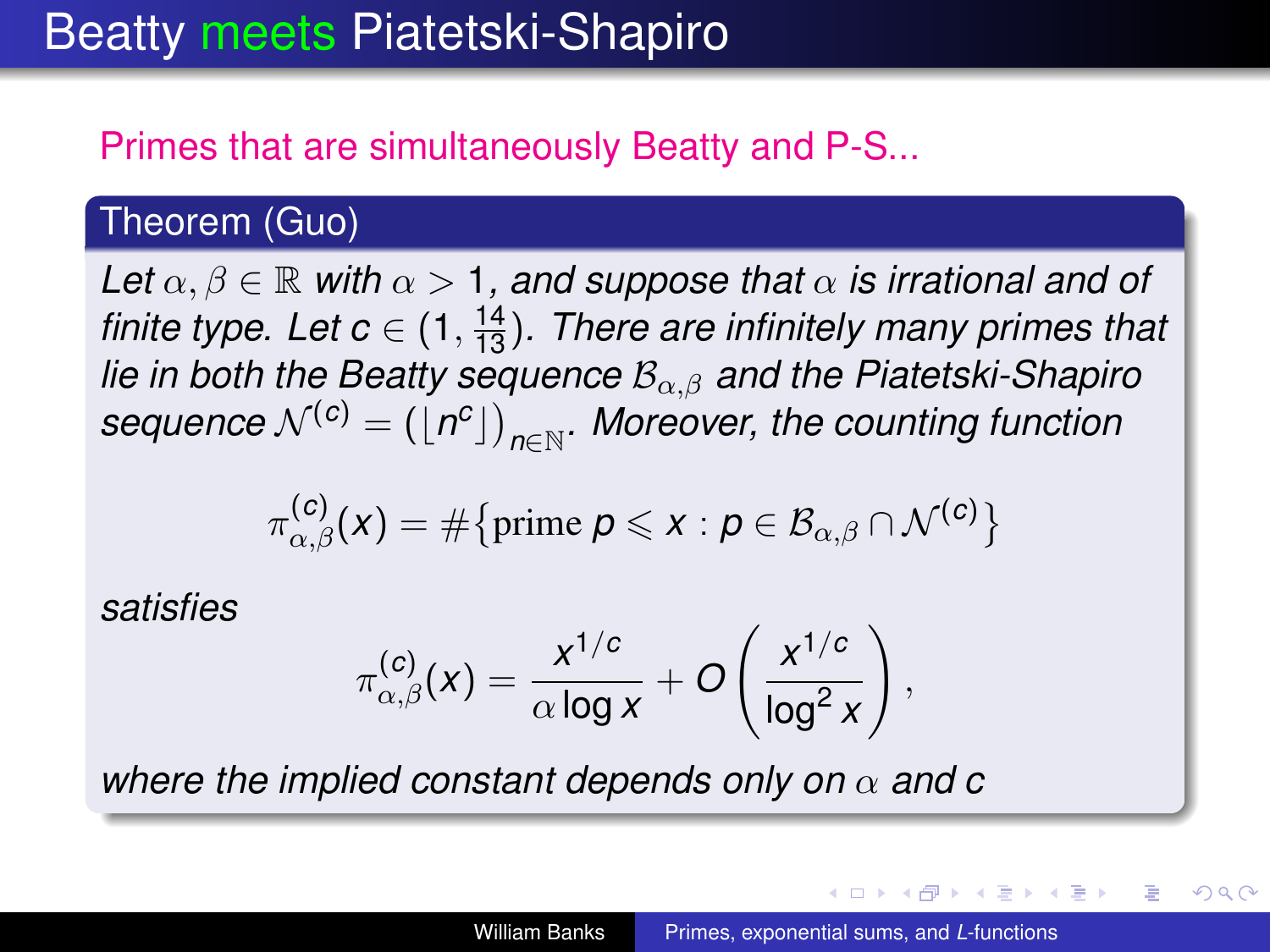Let  $P$  denote the set of primes

4 0 8

K 何 ▶ K ヨ ▶ K ヨ ▶

重

<span id="page-24-0"></span> $2990$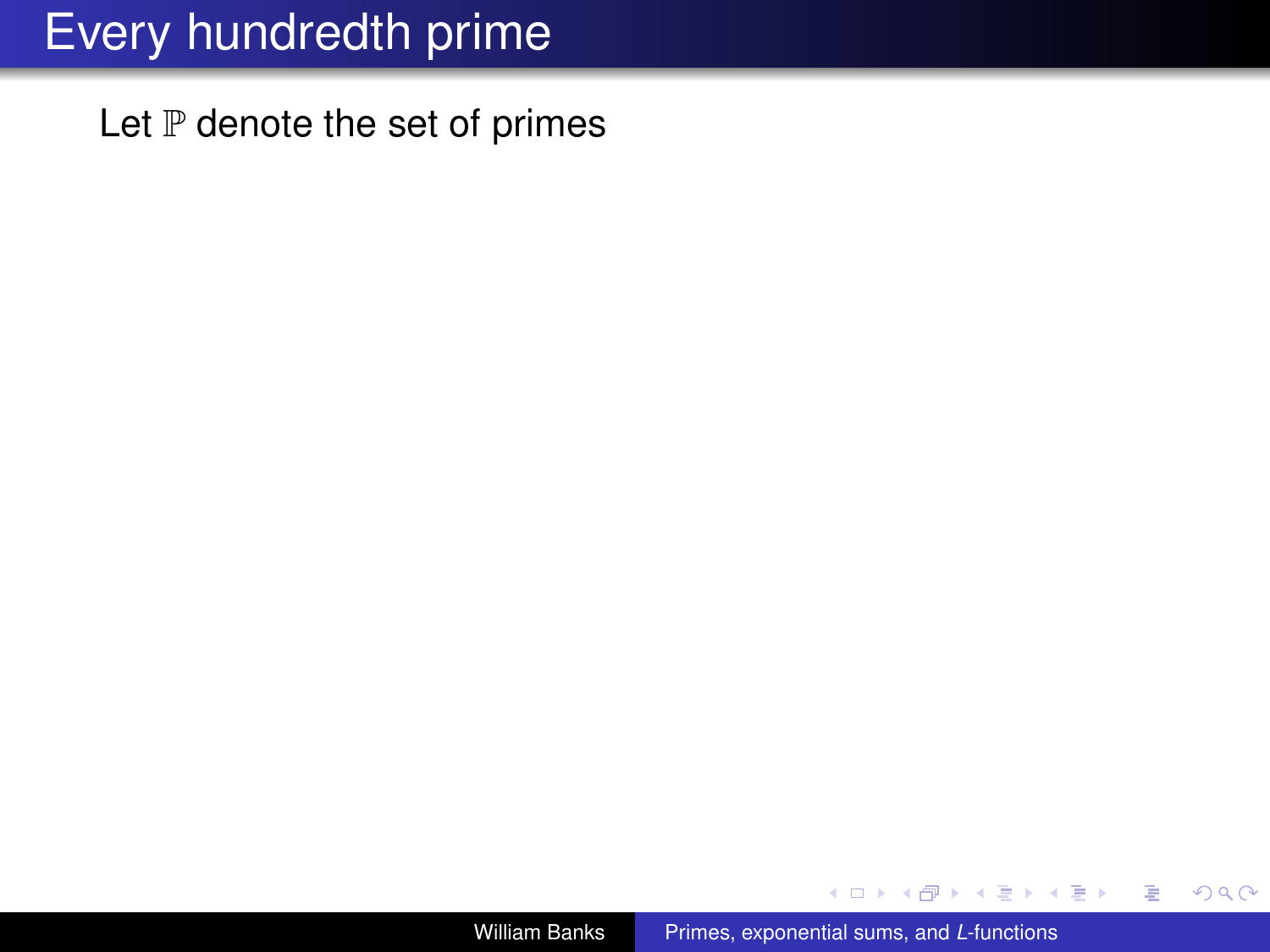Let  $\mathbb P$  denote the set of primes

Given  $\delta \in (0, 1], \sigma_0 \in [0, 1)$  and a real function  $\varepsilon(x)$  such that  $\varlimsup_{x\to\infty}\varepsilon(x)\leqslant 0,$  let  $\mathcal{A}(\delta,\sigma_0,\varepsilon)$  denote the class consisting of sets of primes  $P \subseteq P$  for which one has an estimate of the form

$$
\pi_{\mathcal{P}}(x)=\delta\,\pi(x)+O(x^{\sigma_0+\varepsilon(x)}),
$$

where the implied constant may depend on  $\mathcal P$ 

← 伊 \* + ヨ \* + ヨ \*

<span id="page-25-0"></span>つへへ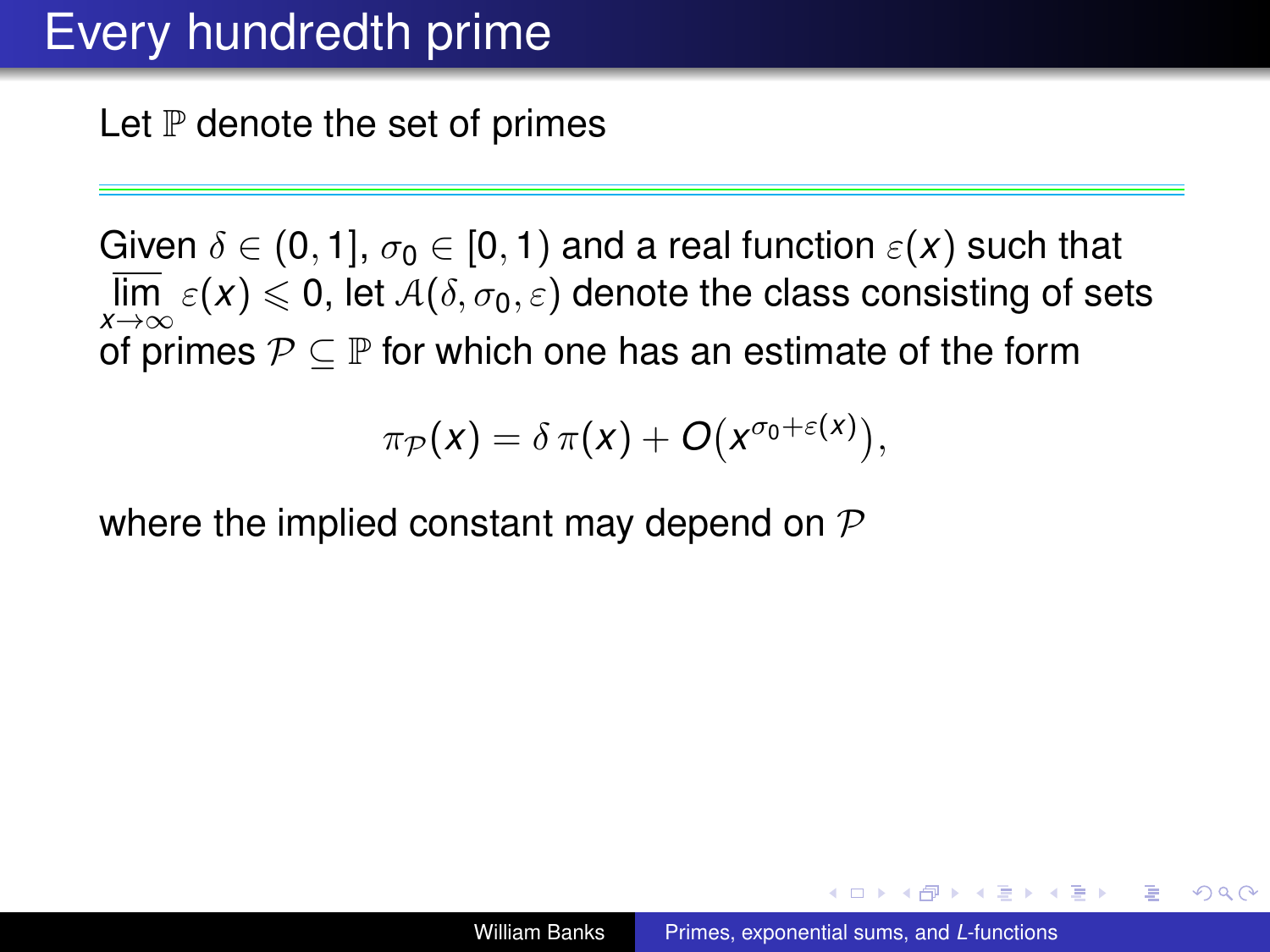Let  $\mathbb P$  denote the set of primes

Given  $\delta \in (0, 1], \sigma_0 \in [0, 1)$  and a real function  $\varepsilon(x)$  such that  $\varlimsup_{x\to\infty}\varepsilon(x)\leqslant 0,$  let  $\mathcal{A}(\delta,\sigma_0,\varepsilon)$  denote the class consisting of sets of primes  $P \subseteq P$  for which one has an estimate of the form

$$
\pi_{\mathcal{P}}(x)=\delta\,\pi(x)+O(x^{\sigma_0+\varepsilon(x)}),
$$

where the implied constant may depend on  $\mathcal P$ 

Let  $\mathcal{B}(\delta,\varepsilon)$  denote the class consisting of sets of primes  $\mathcal{P} \subseteq \mathbb{P}$ for which the stronger estimate

$$
\pi_{\mathcal{P}}(x) = \delta \pi(x) + O((\log \log x)^{\varepsilon(x)}),
$$

holds, where again the implied constant m[ay](#page-25-0) [de](#page-27-0)[p](#page-24-0)[e](#page-26-0)[n](#page-27-0)[d](#page-0-0) [on](#page-50-0)  $P$ 

<span id="page-26-0"></span> $\Omega$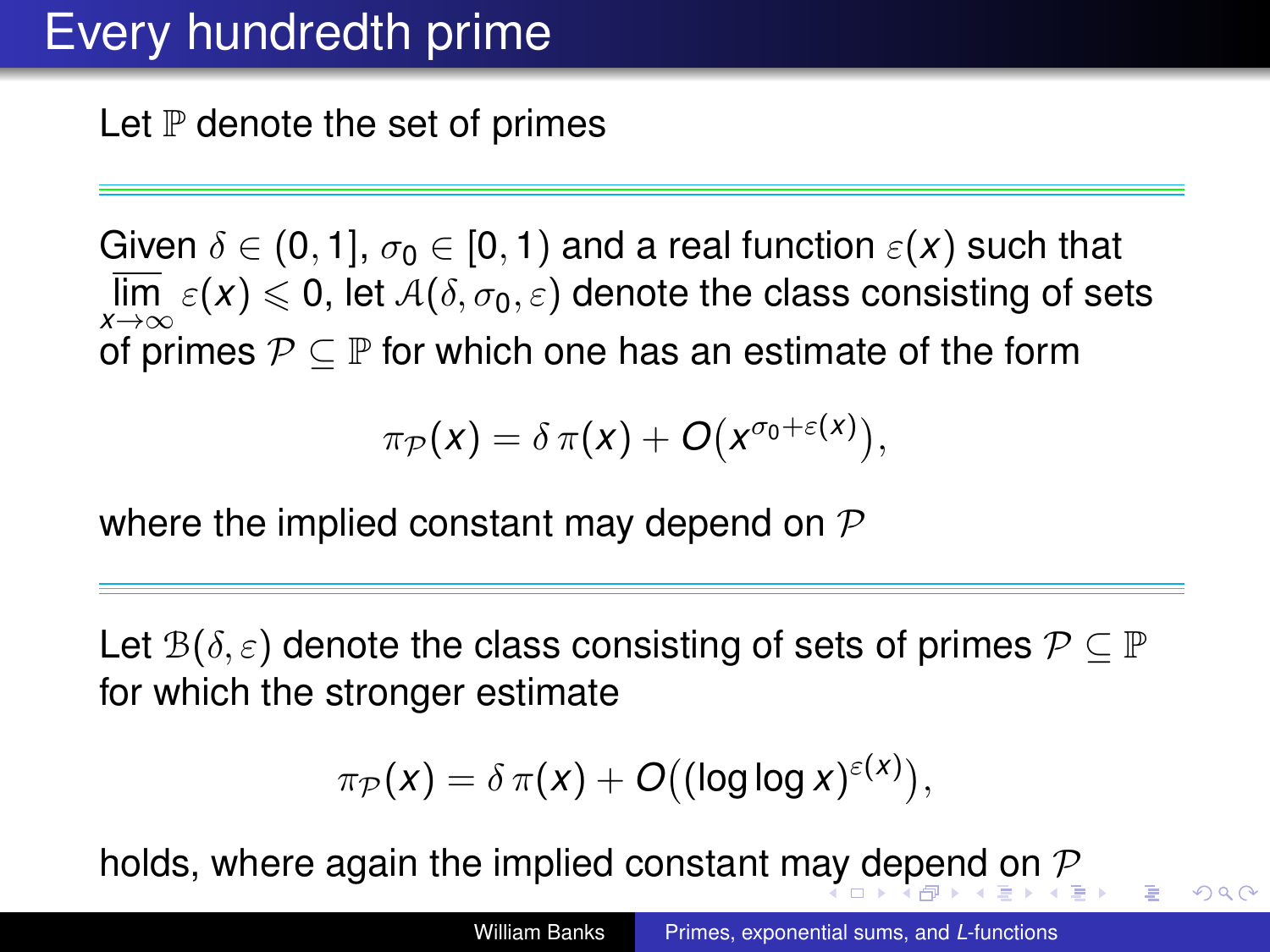### More analogues of the zeta function...

#### Theorem (B.)

*For any set*  $P \in A(\delta, \sigma_0, \varepsilon)$ , the function  $\zeta_{\mathcal{P}}(s)$  defined by

$$
\zeta_{\mathcal{P}}(\boldsymbol{s}) = \prod_{p \in \mathcal{P}} (1 - p^{-\boldsymbol{s}})^{-1/\delta} \qquad (\sigma > 1)
$$

*extends to a meromorphic function in the region*  $\{\sigma > \sigma_0\}$ , and *there is a function f<sub>P</sub>(s) which is analytic in*  $\{\sigma > \sigma_0\}$  *and has the property that*

$$
\zeta_{\mathcal{P}}(s) = \zeta(s) \exp(f_{\mathcal{P}}(s)) \qquad (\sigma > \sigma_0)
$$

K 何 ▶ K ヨ ▶ K ヨ ▶

 $QQ$ 

<span id="page-27-0"></span>€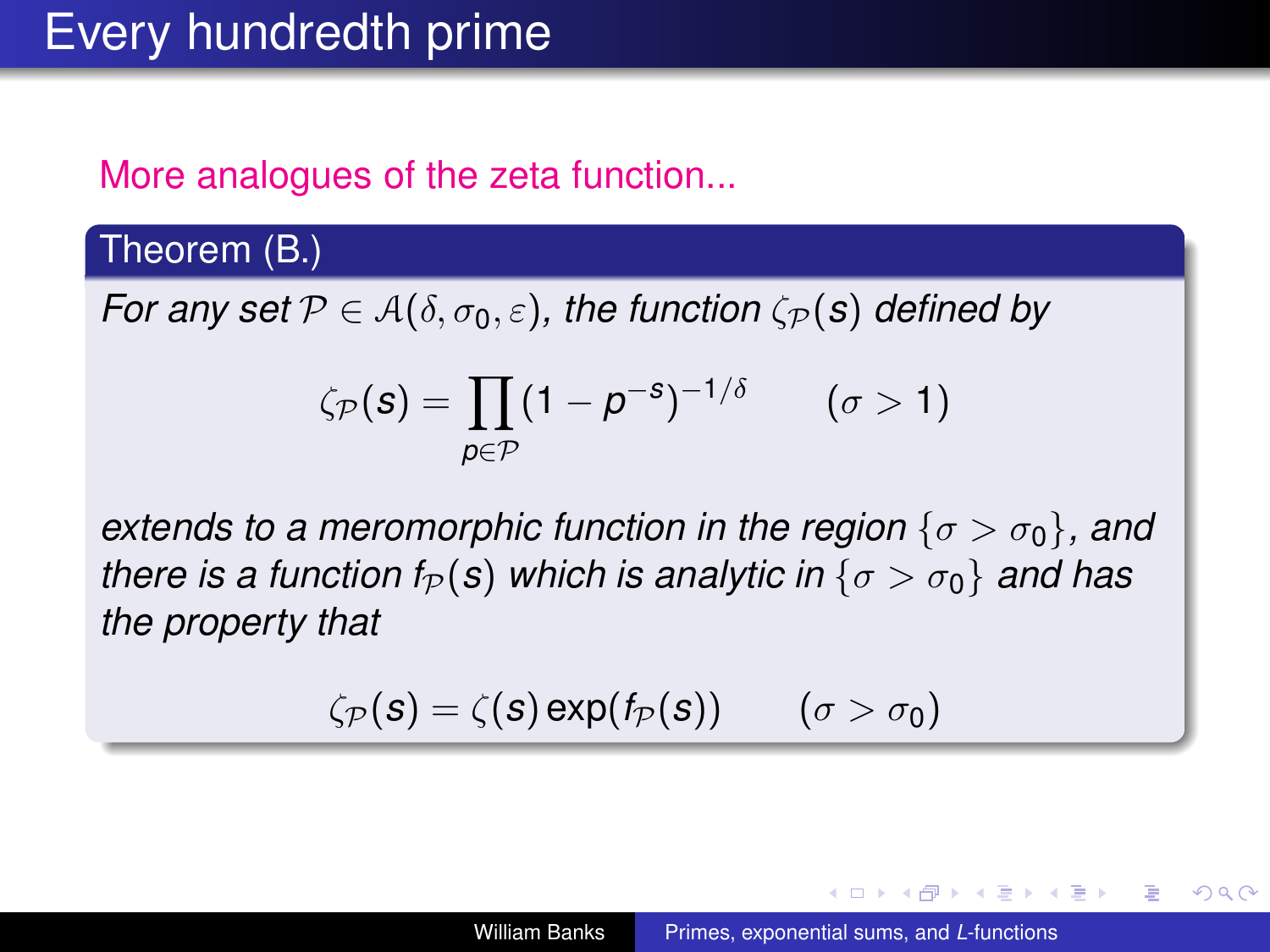### Exact asymptotic bases...

### Theorem (B.)

*Every set*  $P \in B(\delta, \varepsilon)$  *containing the prime* 2 *is an exact asymptotic additive basis for* N*. In other words, there is an integer h* =  $h(\mathcal{P}) > 0$  *such that the h-fold sumset* 

 $h \mathcal{P} = \mathcal{P} + \cdots + \mathcal{P}$ 

*contains all but finitely many natural numbers*

K 何 ▶ K ヨ ▶ K ヨ ▶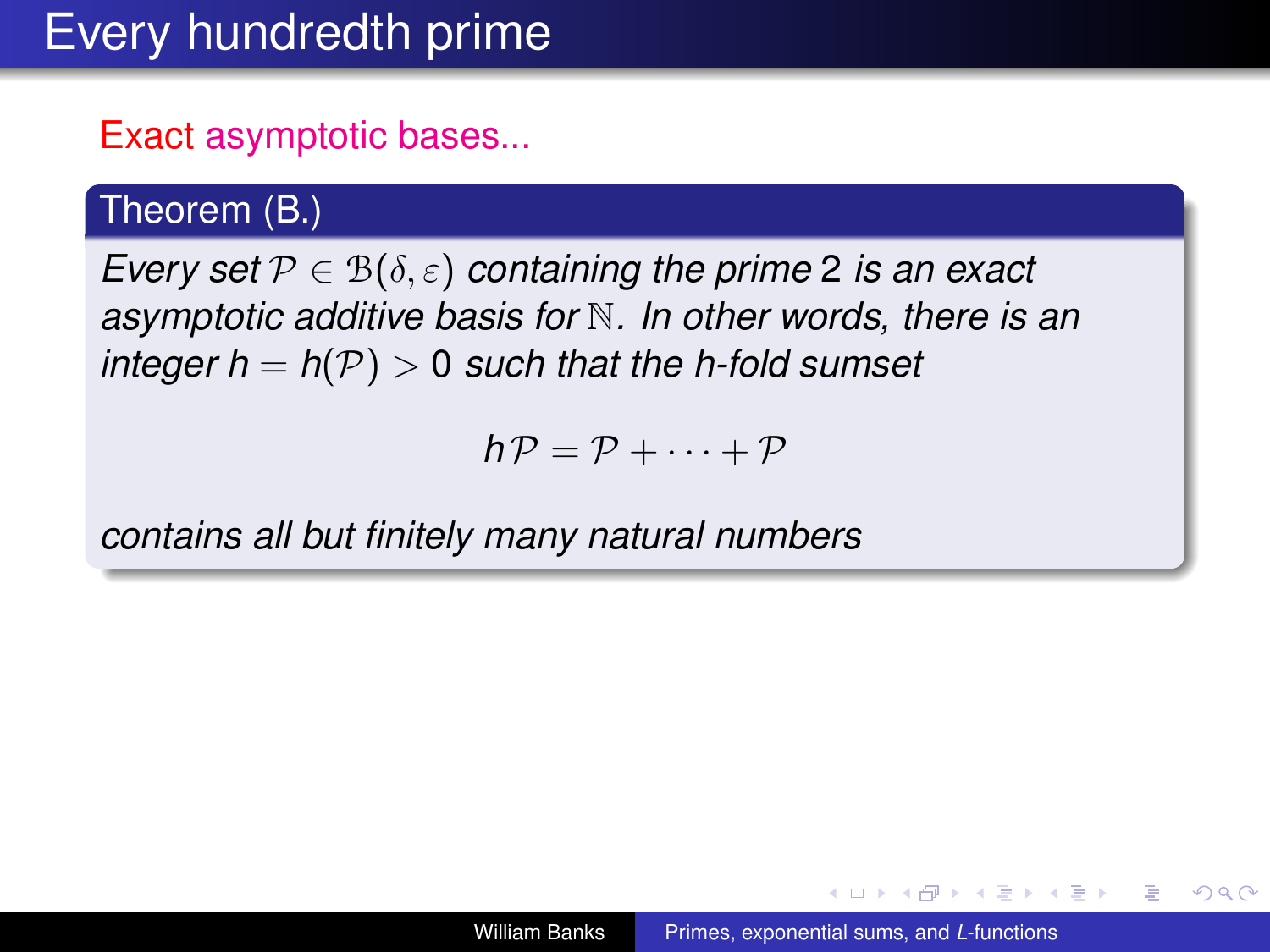### Exact asymptotic bases...

### Theorem (B.)

*Every set*  $P \in B(\delta, \varepsilon)$  *containing the prime* 2 *is an exact asymptotic additive basis for* N*. In other words, there is an integer h =*  $h(\mathcal{P}) > 0$  *such that the h-fold sumset* 

 $h \mathcal{P} = \mathcal{P} + \cdots + \mathcal{P}$ 

*contains all but finitely many natural numbers*

From work of Sárközy it is known that any  $\mathcal{P} \in \mathcal{B}(\delta, \varepsilon)$  is an asymptotic additive basis for  $N$ , and stronger quantitative versions are known. To prove that  $P$  is exact, we use Shiu's theorem on strings of primes in an arithmetic progression.

**K ロ ▶ K 何 ▶ K ヨ ▶ K ヨ ▶** 

 $290$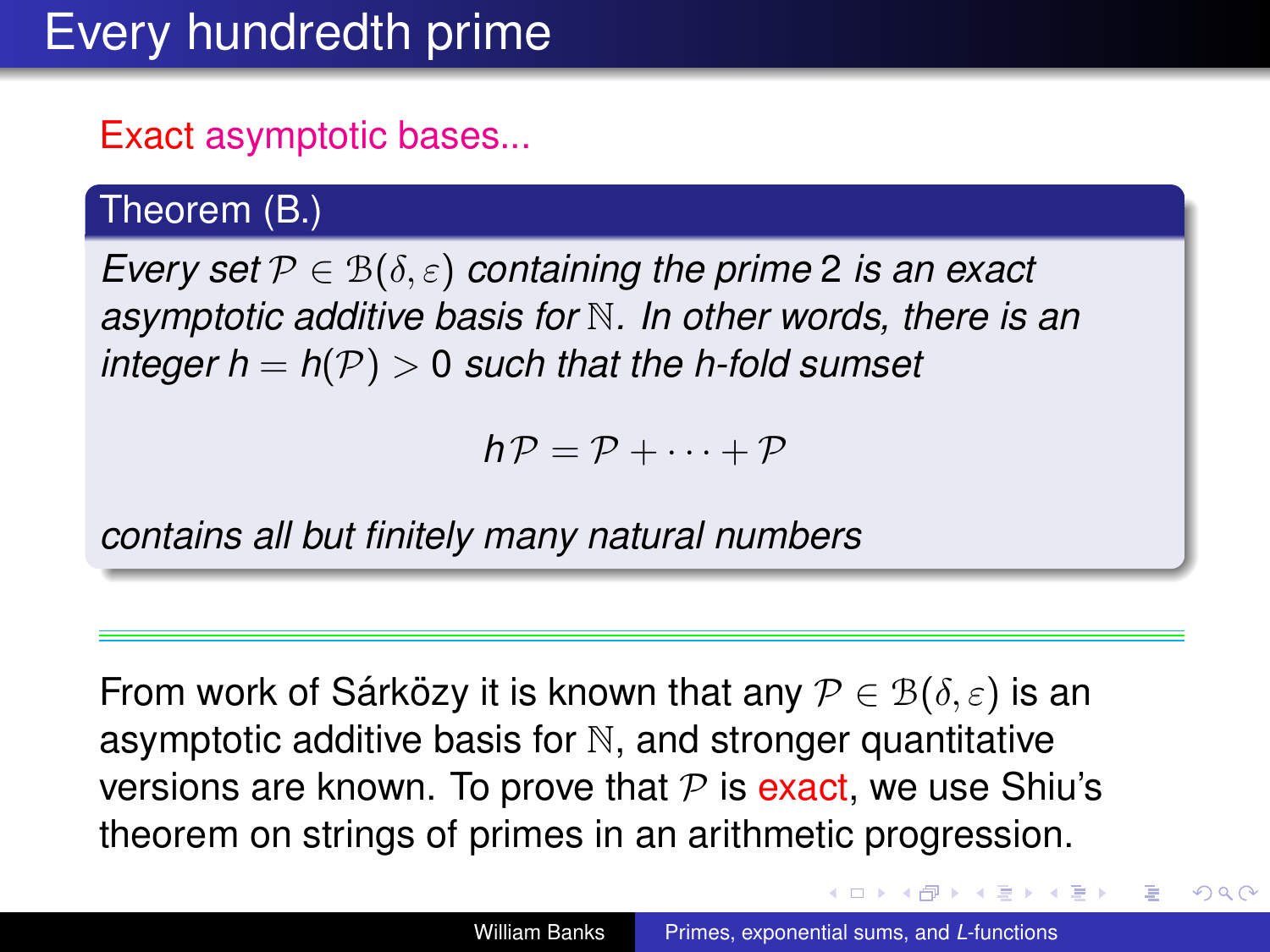For example, an exact asymptotic additive basis for  $N$  is provided by the set

 $\{2, 547, 1229, 1993, 2749, 3581, 4421, 5281 \ldots\},\$ 

which consists of 2 and every hundredth prime thereafter

← 伊 \* + ヨ \* + ヨ \*

 $2Q$ 

э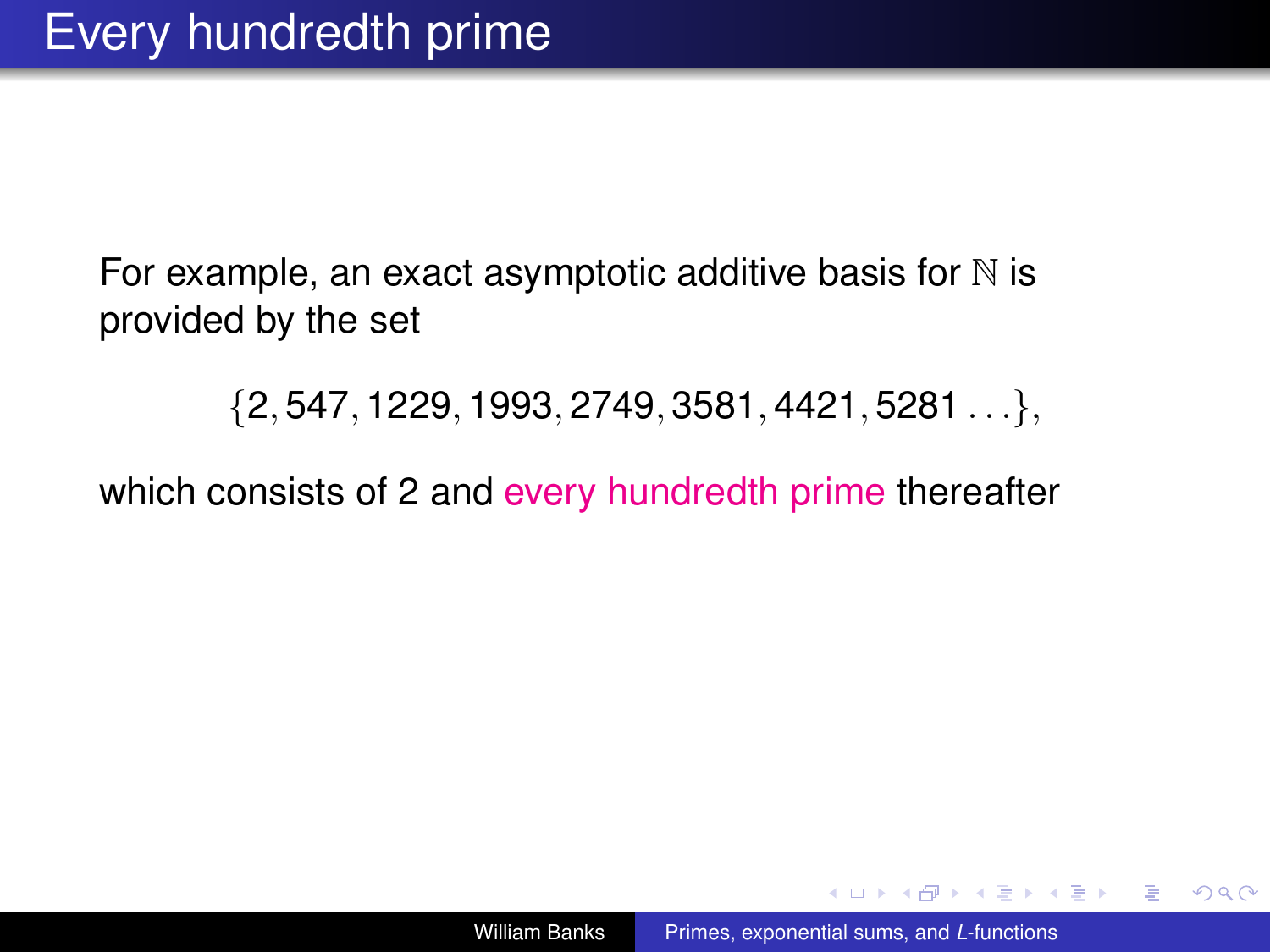### Legendre symbol

$$
(n|p) := \begin{cases} +1 & \text{if } n \equiv m^2 \bmod p \text{ for some } m \not\equiv 0 \bmod p \\ -1 & \text{if } n \not\equiv m^2 \bmod p \text{ for all } m \in \mathbb{Z} \\ 0 & \text{if } p \mid n \end{cases}
$$

4日下

K 何 ▶ K ヨ ▶ K ヨ ▶ ...

重

 $299$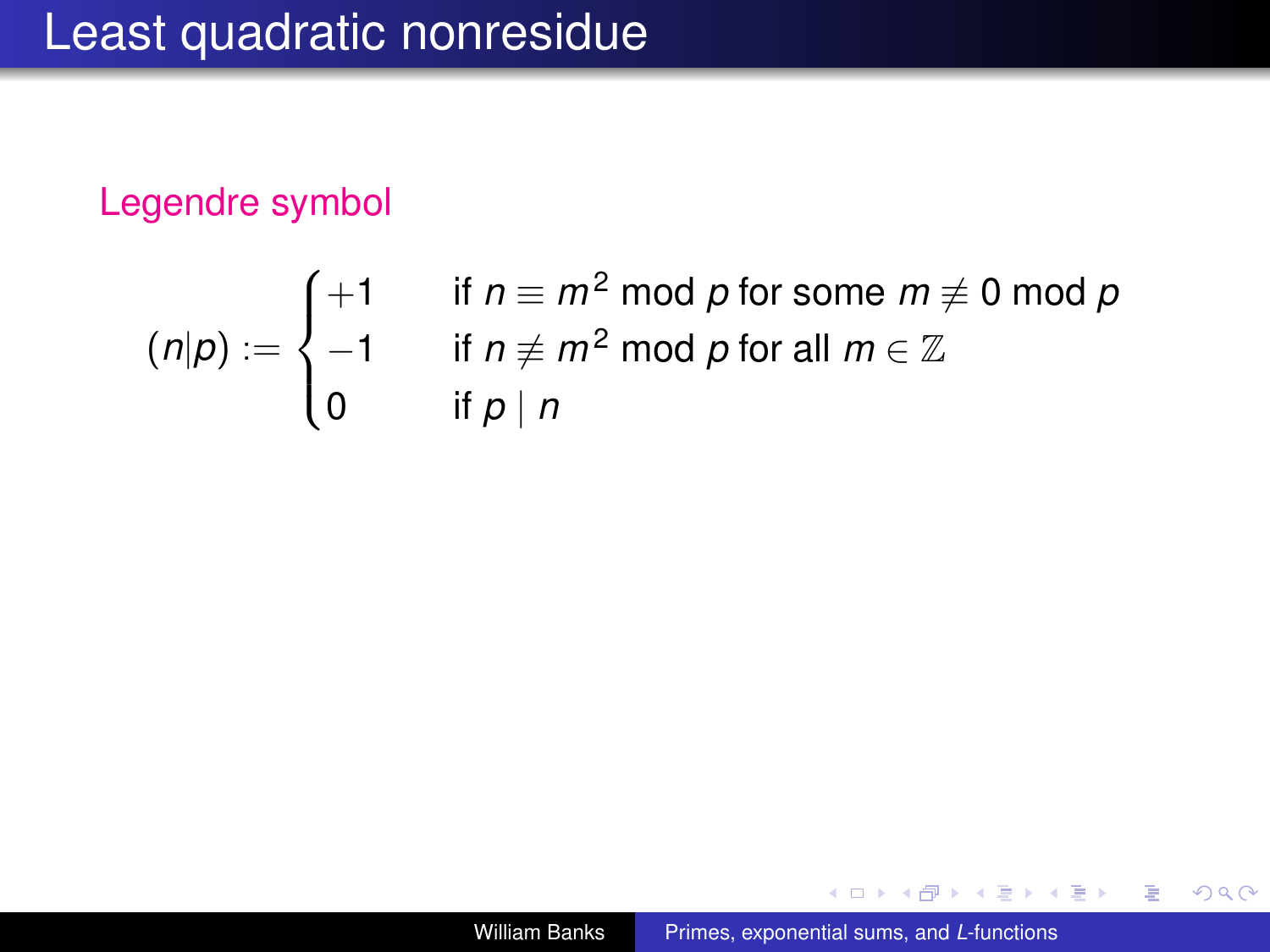#### Legendre symbol

$$
(n|p) := \begin{cases} +1 & \text{if } n \equiv m^2 \bmod p \text{ for some } m \not\equiv 0 \bmod p \\ -1 & \text{if } n \not\equiv m^2 \bmod p \text{ for all } m \in \mathbb{Z} \\ 0 & \text{if } p \mid n \end{cases}
$$

Least quadratic nonresidue

$$
n_1(p) := \min\big\{n \in \mathbb{N} : (n|p) = -1\big\}
$$

4 0 8

K 何 ▶ K ヨ ▶ K ヨ ▶

÷.

<span id="page-32-0"></span> $2990$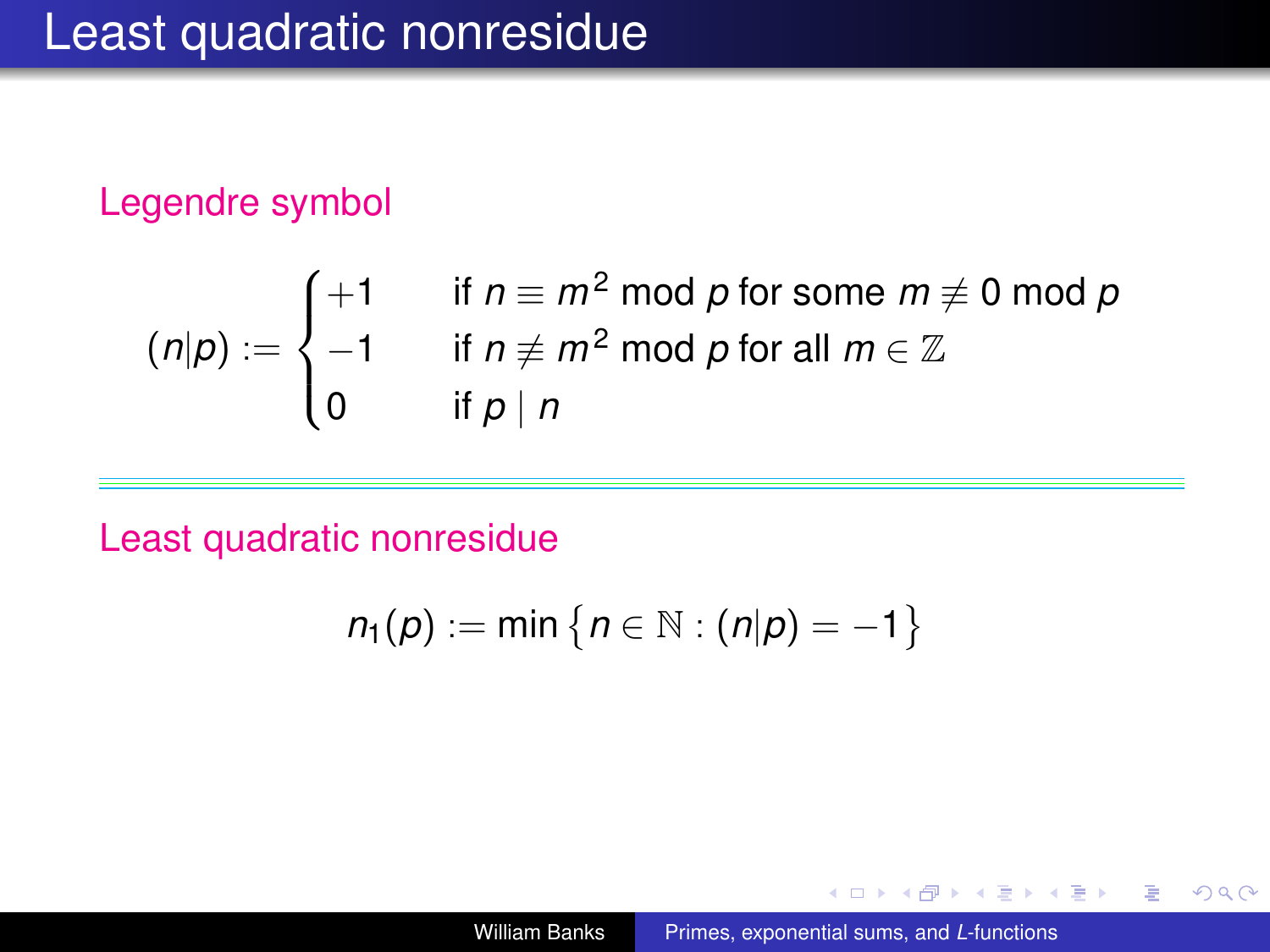## Least quadratic nonresidue

Least quadratic nonresidue

$$
n_1(p) := \min\left\{n \in \mathbb{N} : (n|p) = -1\right\}
$$

Unconditional bounds on  $n_1(p)$ 

- Gauss (1801):  $n_1(p) < 2\sqrt{p} + 1$  if  $p \equiv 1 \text{ mod } 8$
- Vinogradov (1918):  $n_1(p) \ll p^{\kappa}$  for any  $\kappa > 1/(2)$ √ *e*) √
- Burgess (1957):  $n_1(p) \ll p^{\kappa}$  for any  $\kappa > 1/(4$ *e*)

K 何 ▶ K ヨ ▶ K ヨ ▶ ...

B

<span id="page-33-0"></span> $QQ$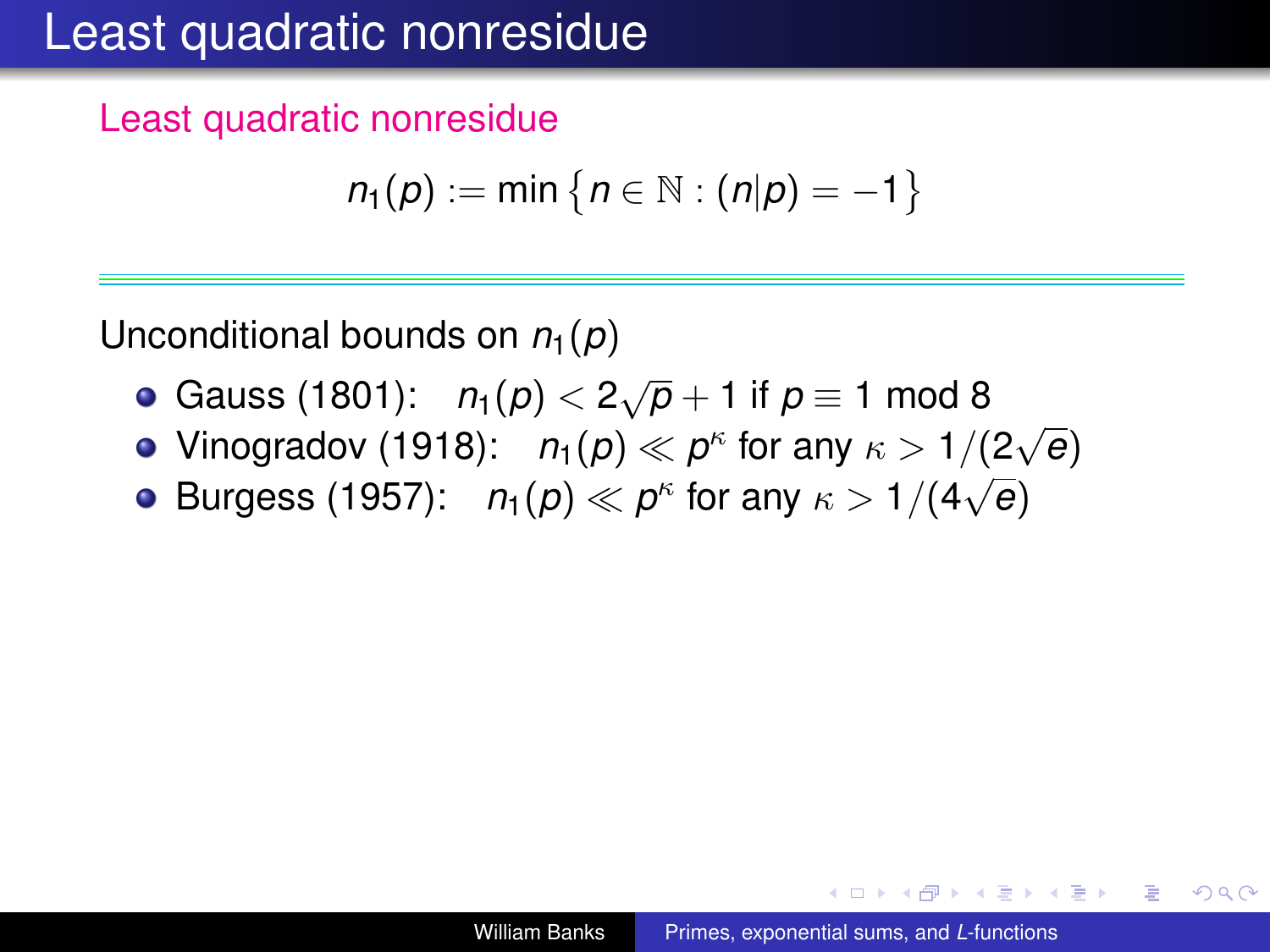## Least quadratic nonresidue

Least quadratic nonresidue

$$
n_1(p) := \min\left\{n \in \mathbb{N} : (n|p) = -1\right\}
$$

Unconditional bounds on  $n_1(p)$ 

- Gauss (1801):  $n_1(p) < 2\sqrt{p} + 1$  if  $p \equiv 1 \text{ mod } 8$
- Vinogradov (1918):  $n_1(p) \ll p^{\kappa}$  for any  $\kappa > 1/(2)$ √ *e*) √
- Burgess (1957):  $n_1(p) \ll p^{\kappa}$  for any  $\kappa > 1/(4$ *e*)

Vinogradov's Conjecture  $n_1(p) \ll p^{\varepsilon}$  for any  $\varepsilon > 0$ .

K 何 ▶ K ヨ ▶ K ヨ ▶ ...

B

<span id="page-34-0"></span> $QQ$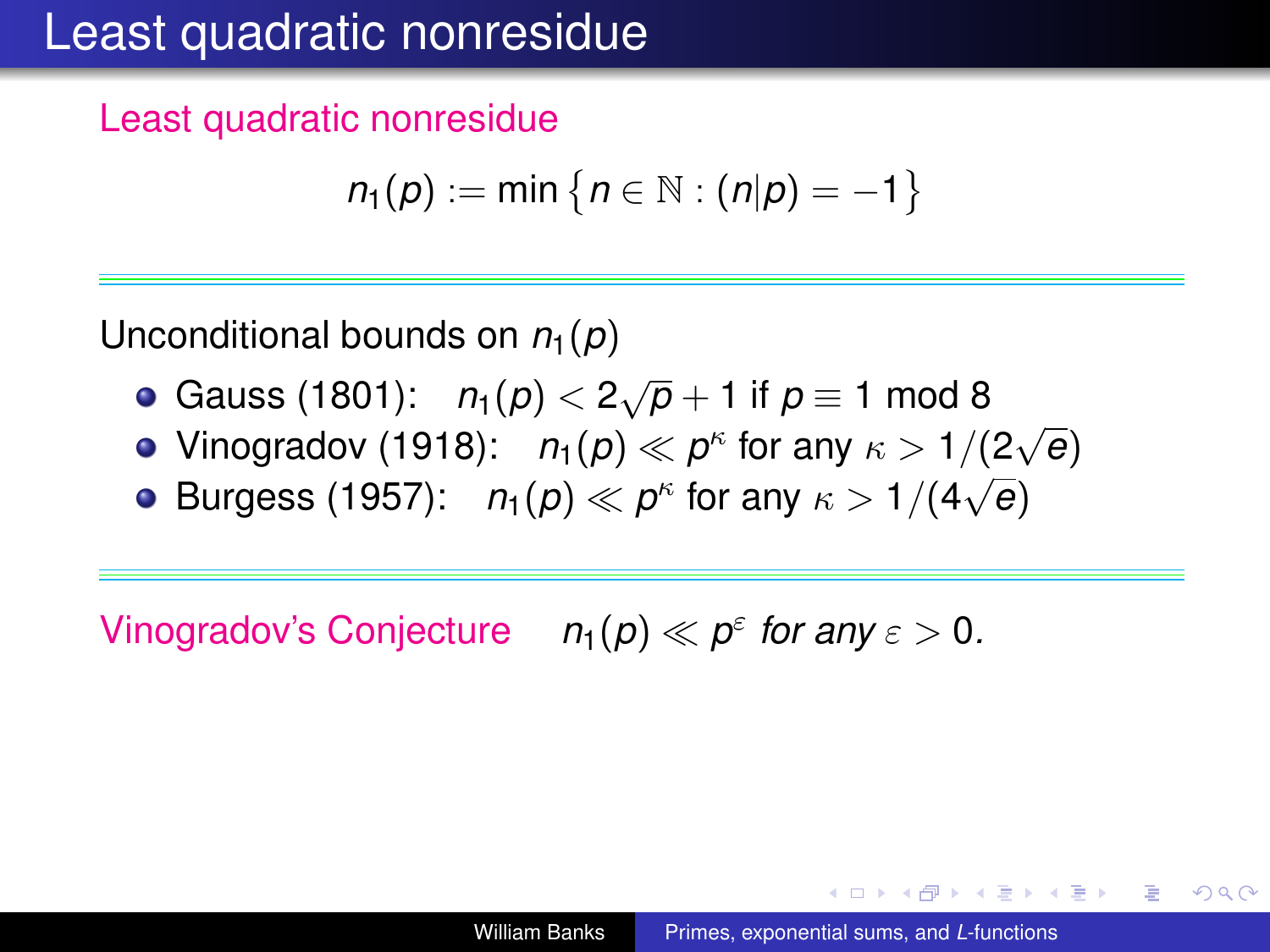## Least quadratic nonresidue

Least quadratic nonresidue

$$
n_1(p) := \min\left\{n \in \mathbb{N} : (n|p) = -1\right\}
$$

Unconditional bounds on  $n_1(p)$ 

- Gauss (1801):  $n_1(p) < 2\sqrt{p} + 1$  if  $p \equiv 1 \text{ mod } 8$
- Vinogradov (1918):  $n_1(p) \ll p^{\kappa}$  for any  $\kappa > 1/(2)$ √ *e*) √
- Burgess (1957):  $n_1(p) \ll p^{\kappa}$  for any  $\kappa > 1/(4$ *e*)

Vinogradov's Conjecture  $n_1(p) \ll p^{\varepsilon}$  for any  $\varepsilon > 0$ .

Conditional bounds on  $n_1(p)$ 

- Linnik (1944): On ERH, the Vinogradov conjecture is true
- Ankeny [\(](#page-35-0)1952[\)](#page-50-0): On ERH, one has  $n_1(p) \ll (\log p)^2$  $n_1(p) \ll (\log p)^2$  $n_1(p) \ll (\log p)^2$  $n_1(p) \ll (\log p)^2$  $n_1(p) \ll (\log p)^2$  $n_1(p) \ll (\log p)^2$

<span id="page-35-0"></span> $\Omega$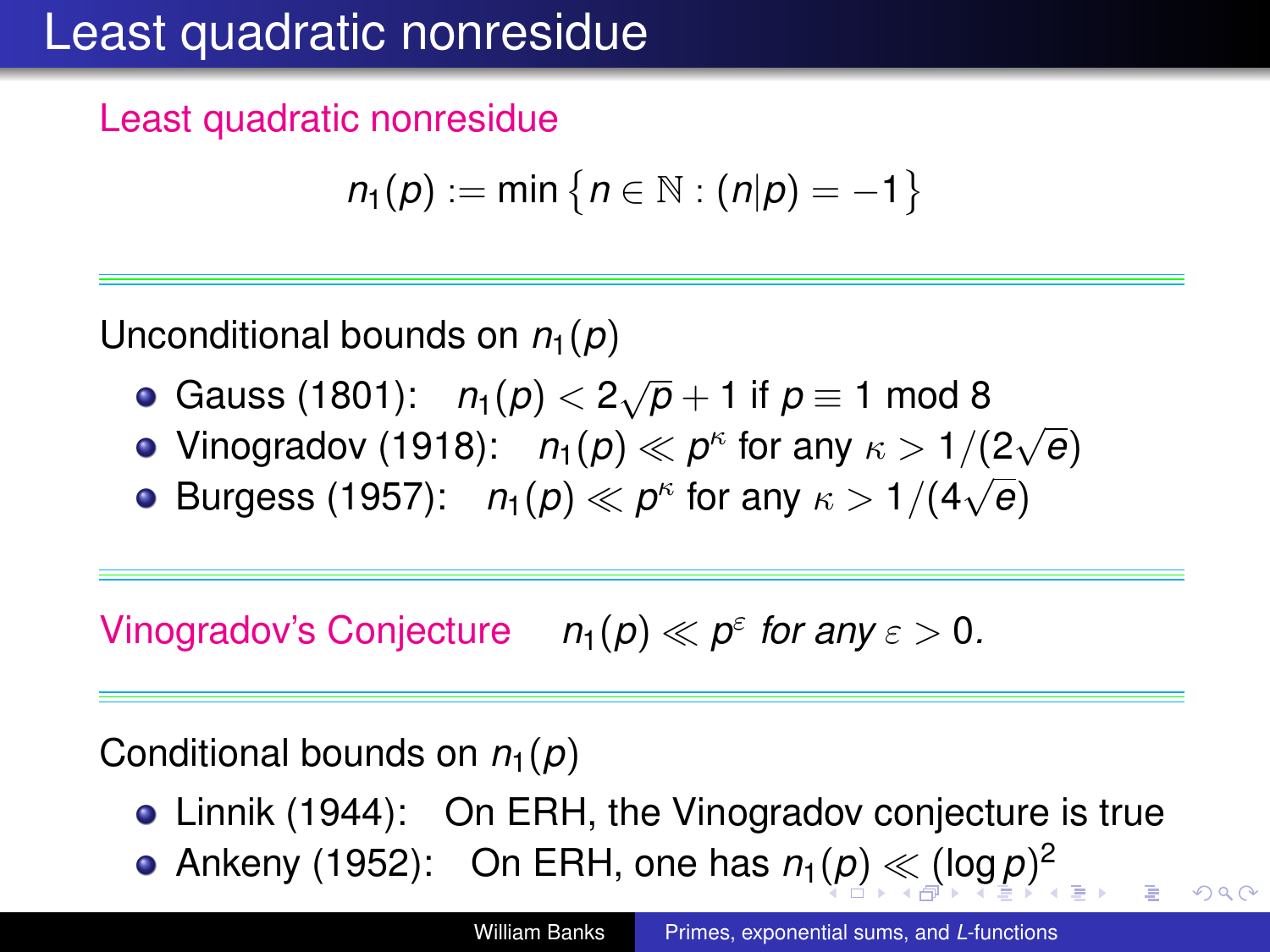### Burgess bound and zeros of *L*-functions

### Tightness of the Burgess bound leads to zeros of *L*-functions close to one...

#### Theorem (Heath-Brown)

*Suppose that*  $n_1(p) \geqslant p^{1/(4\sqrt{e})}$  for infinitely many primes p. *Then, for every root z of the function*

$$
H(z):=\frac{2}{z}\int_{1/\sqrt{e}}^1(1-e^{-zu})\,\frac{du}{u},
$$

*there is an infinite set of primes*  $\mathcal P$  *and a sequence*  $\left( \mathbf{s}_\rho \right)_{\rho \in \mathcal P}$ *such that*

\n- $$
L(s_p, (\cdot|p)) = 0
$$
 for all  $p \in \mathcal{P}$
\n- $(s_p - 1) \log p \rightarrow -4z$  as  $p \rightarrow \infty$
\n

<span id="page-36-0"></span> $\Omega$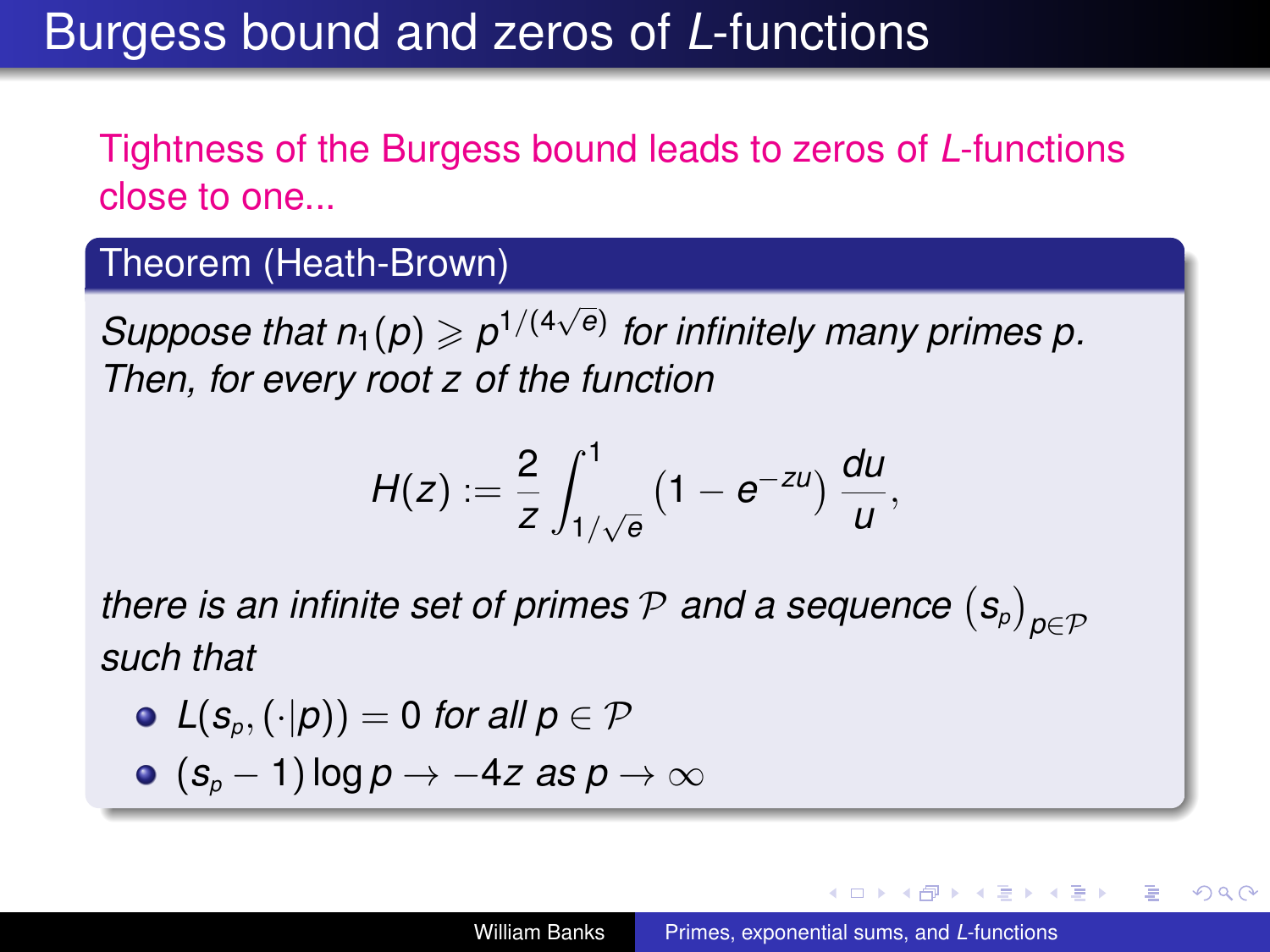### Generalization of Heath-Brown's theorem

- Fix  $\kappa$ ,  $\lambda$  with  $0 < \kappa < \lambda \leq 1/4$
- For any odd prime  $p$ , put  $\mathcal{N}_p(X) := \{ n \leqslant X : (n|p) = -1 \}$
- Assume there are infinitely many primes *p* such that
	- $n_1(p) \geqslant p^{\kappa}$
	- $\bullet$   $\left| \mathcal{N}_{\mathcal{P}}(\mathcal{P}^{\theta}) \right| = (\delta(\theta)+o(1))\mathcal{P}^{\theta}$  as  $\rho \rightarrow \infty$

where  $\delta(\theta)$  is a function of the form

$$
\delta(\theta) := \tfrac{1}{2} \int_0^\theta \underline{\mathbf{d}}(u) \, du
$$



**K ロ ト K 何 ト K ヨ ト K ヨ ト** 

 $2Q$ 

and  $\mathbf{d}(u)$  is a probability distribution, supported on  $[\kappa, \lambda]$ , twice-differentiable on  $(\kappa, \lambda)$ , with  $\mathbf{d}(\kappa) \mathbf{d}(\lambda) \neq 0$ .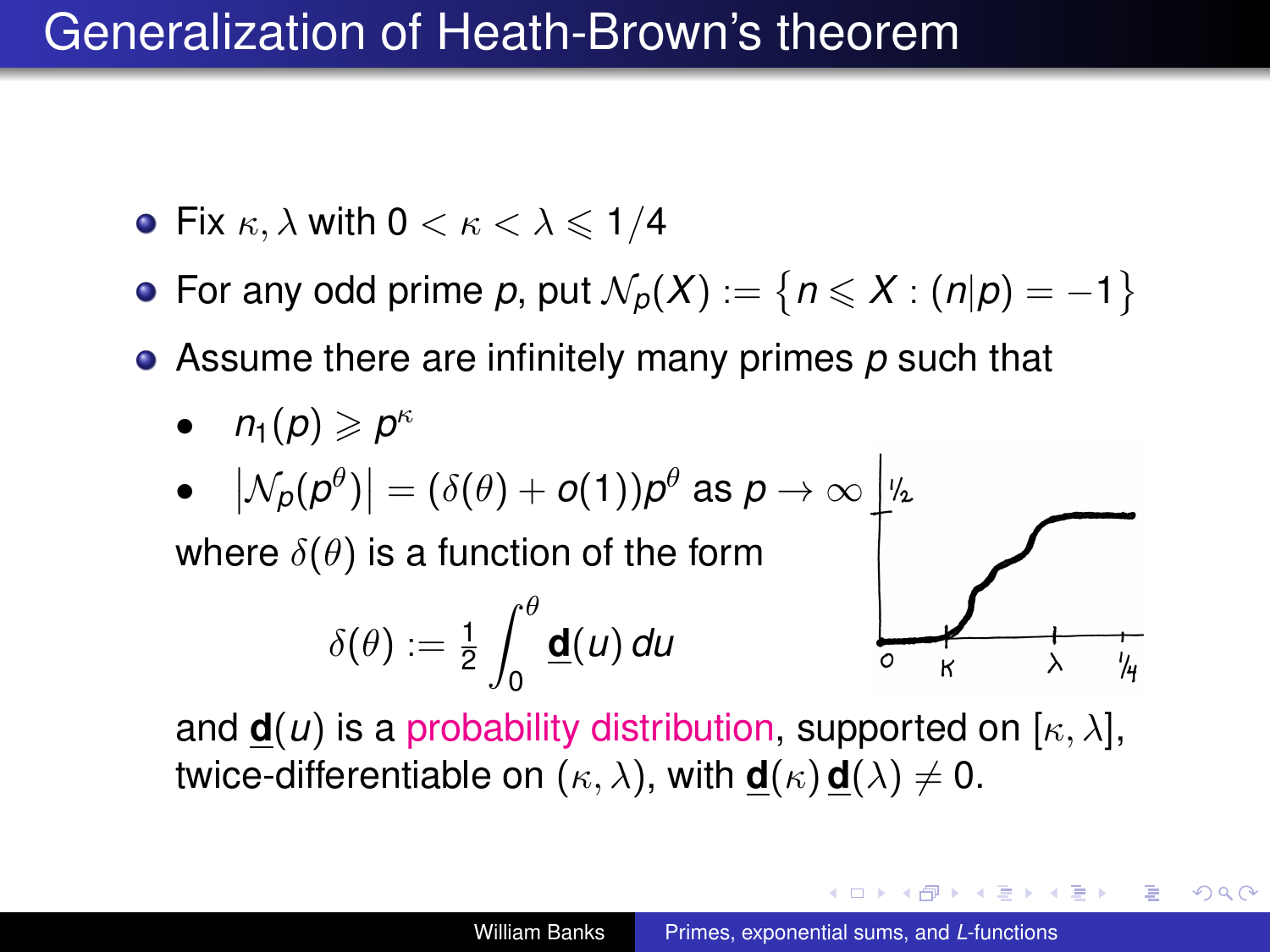### Generalization of Heath-Brown's theorem

Under the preceding hypotheses, we have:

Theorem (B.–Makarov)

*For every solution k to the equation*

 $\widehat{\mathbf{d}}(k) = 1,$ 

*there is an infinite set of primes*  $\mathcal P$  *and a sequence*  $\left( \mathbf{s}_\rho \right)_{\rho \in \mathcal P}$ *such that*

• 
$$
L(s_p, (\cdot | p)) = 0
$$
 for all  $p \in \mathcal{P}$ 

$$
\bullet \ (s_p - 1) \log p \to -ik \ as \ p \to \infty
$$

## **d** is the Fourier transform of **d**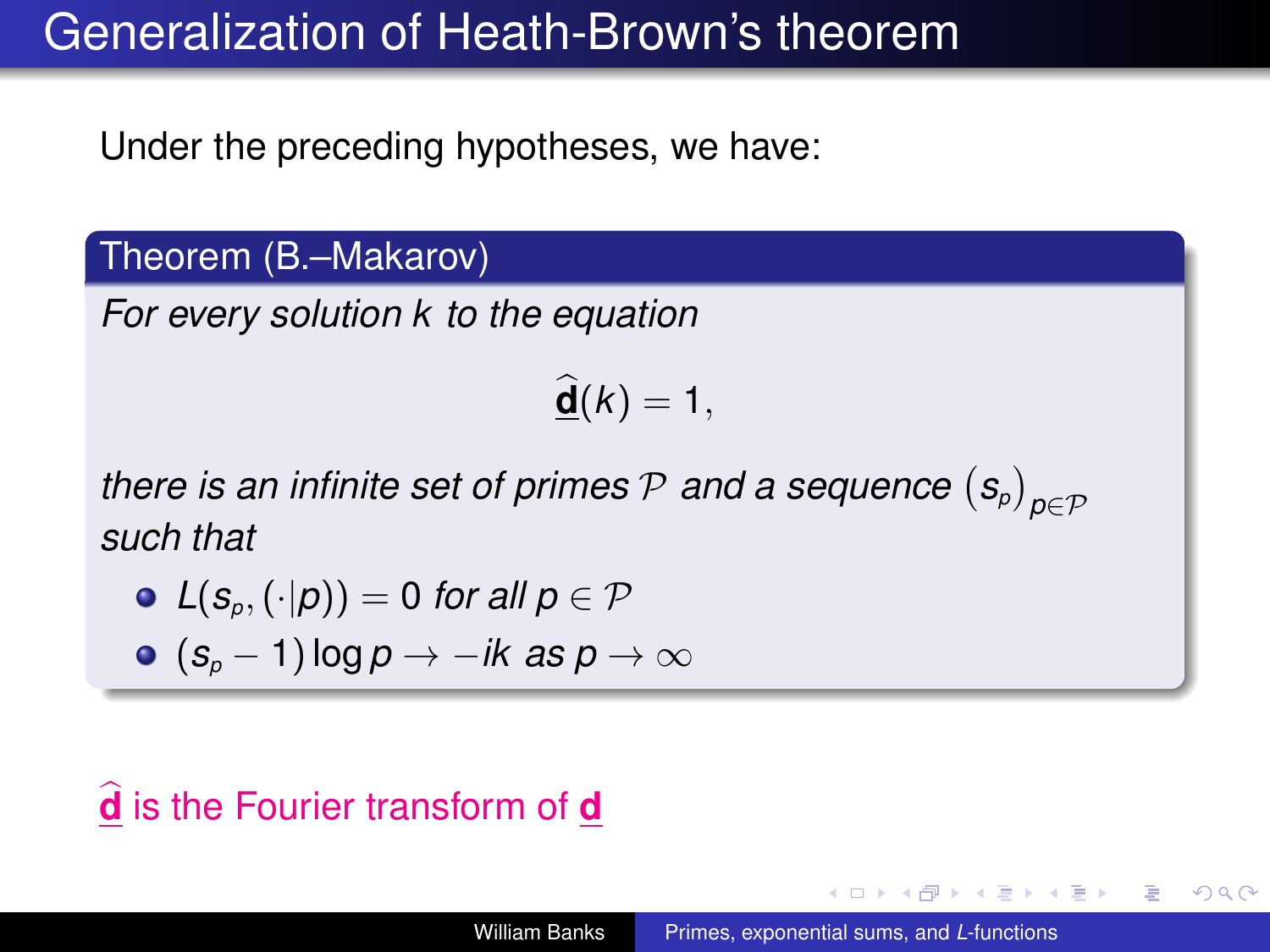# Density of residues

Confirming a conjecture of Heath-Brown, in 1996 Hall proved

### Theorem (Hall)

*There exists an absolute constant c*  $> 0$  *such that for all N*  $\geq 1$ *and all primes p, the interval* [1, *N*] *contains at least cN quadratic residues mod p.*

K 何 ▶ K ヨ ▶ K ヨ ▶ ...

ă.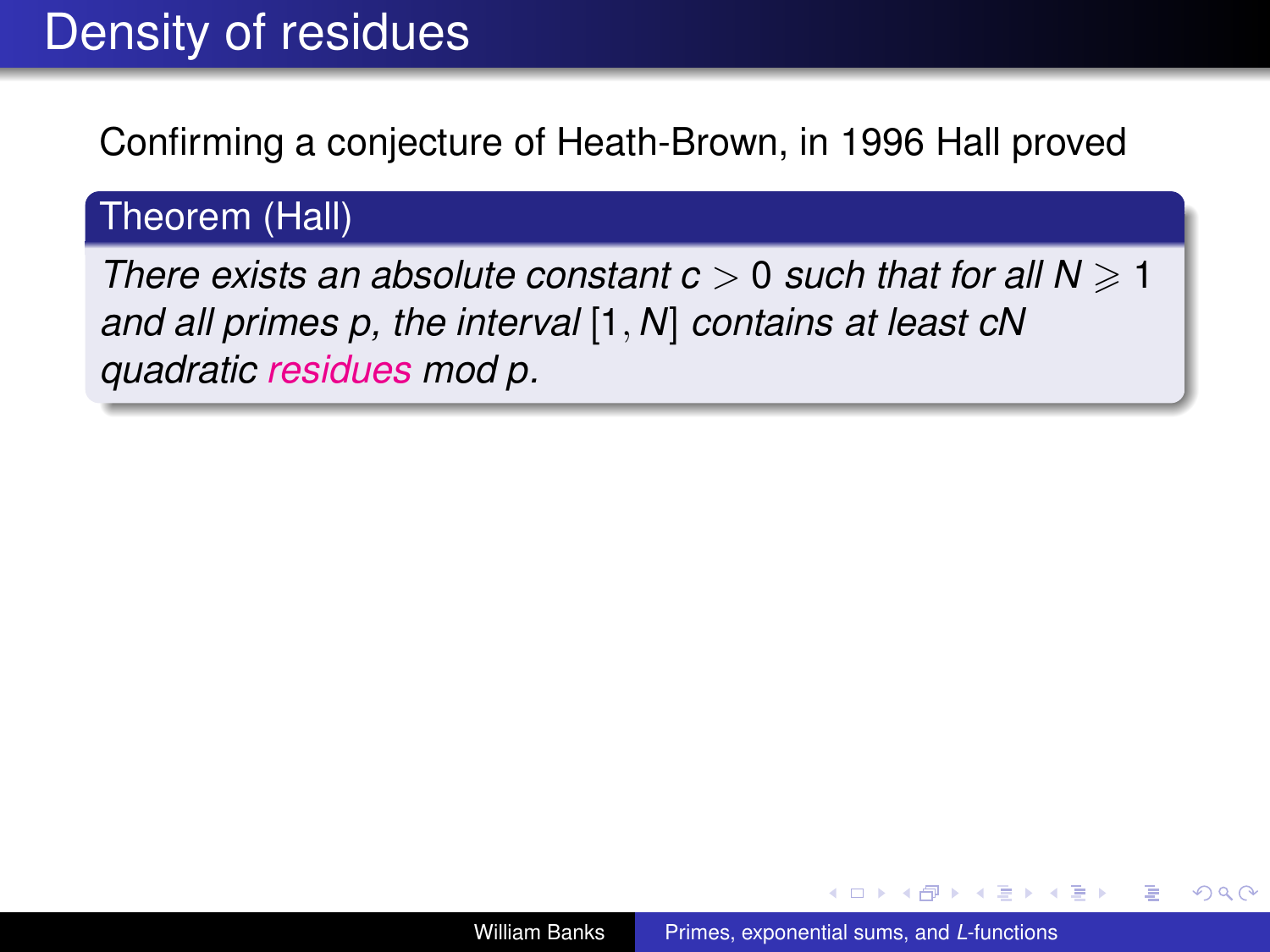# Density of residues

Confirming a conjecture of Heath-Brown, in 1996 Hall proved

### Theorem (Hall)

*There exists an absolute constant c* > 0 *such that for all N* > 1 *and all primes p, the interval* [1, *N*] *contains at least cN quadratic residues mod p.*

#### Theorem (Granville–Soundararajan)

*One can take c* = 0.1715 *in the statement of Hall's theorem if N is large enough.*

 $QQ$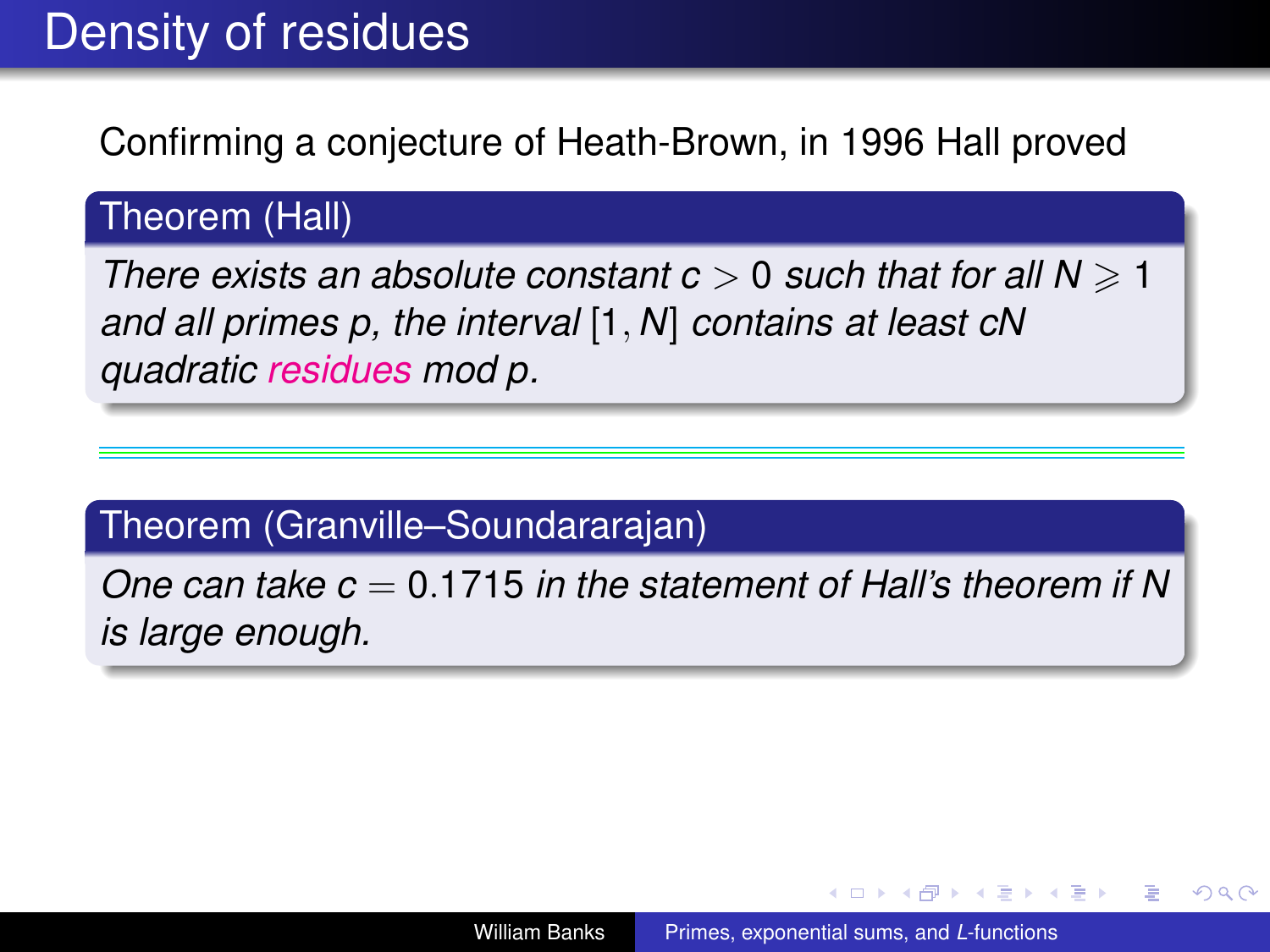# Density of residues

Confirming a conjecture of Heath-Brown, in 1996 Hall proved

### Theorem (Hall)

*There exists an absolute constant c* > 0 *such that for all N* > 1 *and all primes p, the interval* [1, *N*] *contains at least cN quadratic residues mod p.*

#### Theorem (Granville–Soundararajan)

*One can take c* = 0.1715 *in the statement of Hall's theorem if N is large enough.*

For any  $N \geq 1$  one can find a prime p for which [1, N] is free of nonresidues mod *p*.

イロト イ押 トイヨ トイヨ トー

ă.  $QQ$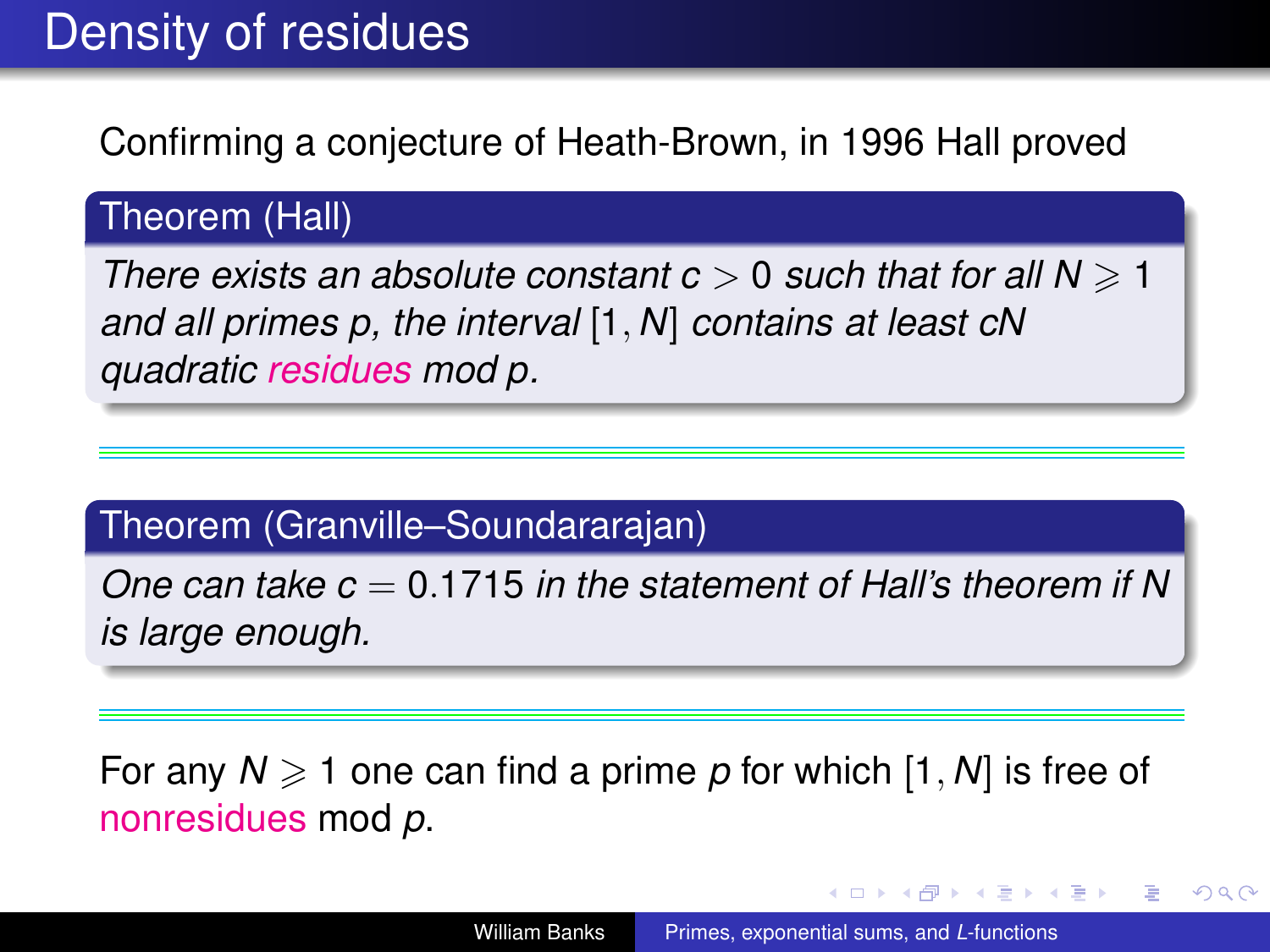## Density of nonresidues

### Positive density of nonresidues in the Burgess range...

#### Theorem (B.–Garaev–Heath-Brown–Shparlinski)

*Given*  $\varepsilon > 0$ , there exists  $c(\varepsilon) > 0$  with the following property. *For every sufficiently large prime p and every integer*  $N \geq p^{1/(4\sqrt{e})+\varepsilon}$ , the interval [1, *N*] contains at least  $c(\varepsilon)N$ *quadratic nonresidues mod p.*

K 何 ▶ K ヨ ▶ K ヨ ▶ ...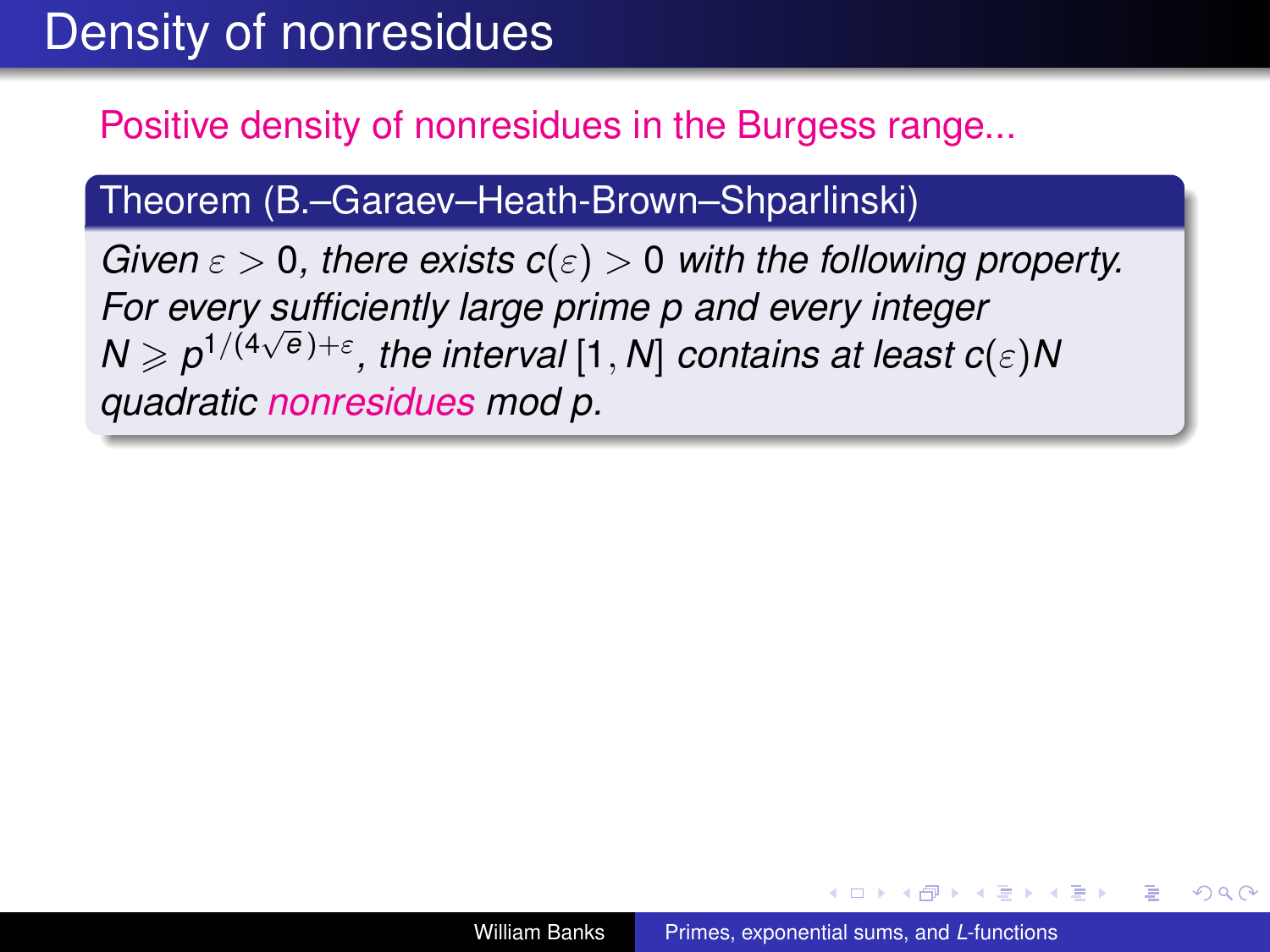## Density of nonresidues

### Positive density of nonresidues in the Burgess range...

#### Theorem (B.–Garaev–Heath-Brown–Shparlinski)

*Given*  $\varepsilon > 0$ , there exists  $c(\varepsilon) > 0$  with the following property. *For every sufficiently large prime p and every integer* √  $N \geqslant \rho^{1/(4\sqrt{e})+\varepsilon}$ , the interval  $[1,N]$  contains at least  $c(\varepsilon)N$ *quadratic nonresidues mod p.*

#### Prime nonresidues in the Burgess range...

#### Theorem (Pollack)

*For each*  $\varepsilon > 0$  *there are numbers*  $q_0 = q_0(\varepsilon)$  *and*  $\kappa = \kappa(\varepsilon) > 0$ *such that the following holds. For all*  $q > q_0$  *and any nontrivial character*  $\chi$  *mod q, there are more than q<sup>κ</sup> prime* χ*-nonresidues not exceeding q*1/(<sup>4</sup> *e*)+ε *.*

**K ロ ト K 何 ト K ヨ ト K ヨ ト** 

ă

 $290$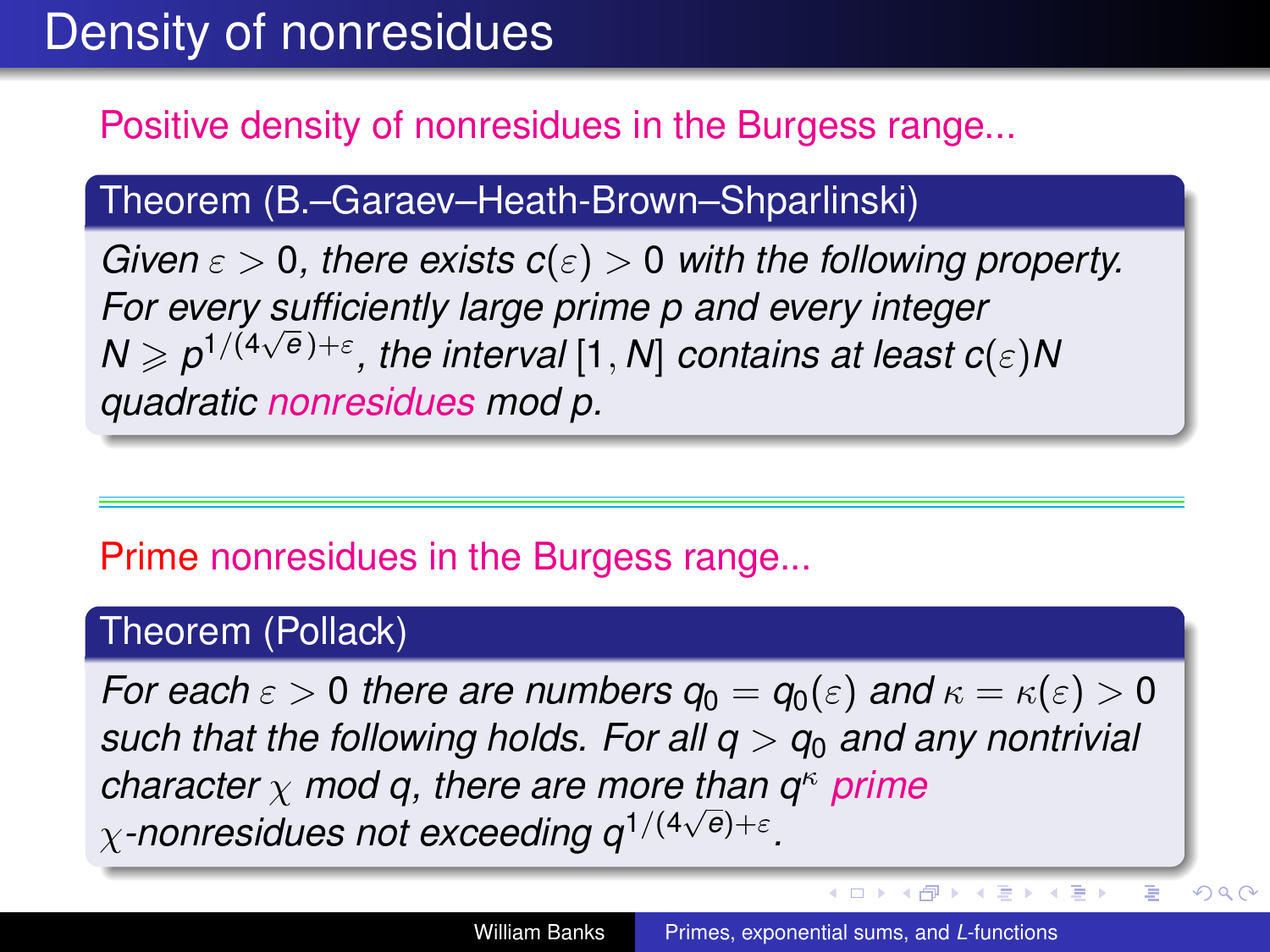## Below the Burgess bound

### Theorem (B.–Guo)

*The bound*

$$
\eta_k(p) \ll p^{(4\sqrt{\varrho})^{-1}}\exp\left(\sqrt{e^{-1}\log p\, \log\log p}\,\right)
$$

*holds for all odd primes p and all*  $k \geq 1$  *such that* 

$$
k \ll p^{(8\sqrt{e})^{-1}} \exp\Big(\tfrac{1}{2}\sqrt{e^{-1}\log p\log\log p} - \tfrac{1}{2}\log\log p\Big),
$$

*where the implied constants are absolute*

 $2990$ 

B

医电影 医医家庭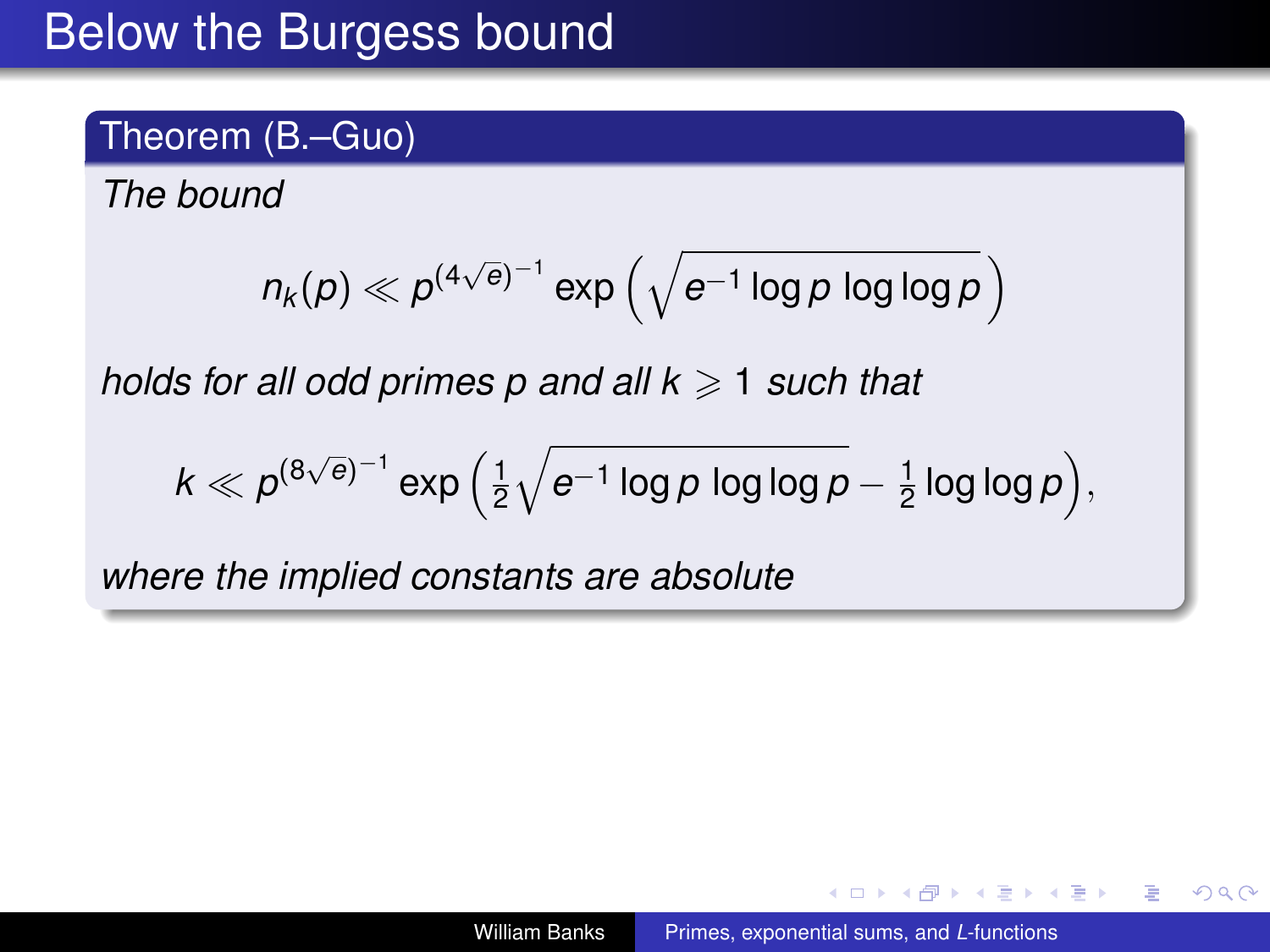## Below the Burgess bound

### Theorem (B.–Guo)

*The bound*

$$
\eta_k(p) \ll p^{(4\sqrt{\varrho})^{-1}}\exp\left(\sqrt{e^{-1}\log p\, \log\log p}\,\right)
$$

*holds for all odd primes p and all*  $k \geq 1$  *such that* 

$$
k \ll p^{(8\sqrt{e})^{-1}}\exp\Big(\tfrac{1}{2}\sqrt{e^{-1}\log p\log\log p}-\tfrac{1}{2}\log\log p\Big),
$$

*where the implied constants are absolute*

Our work relies on results of Granville and Soundararajan from

- "The spectrum of multiplicative functions"
- "Large character sums: Burgess's theorem and zeros of *L*-functions" K 何 ▶ K ヨ ▶ K ヨ ▶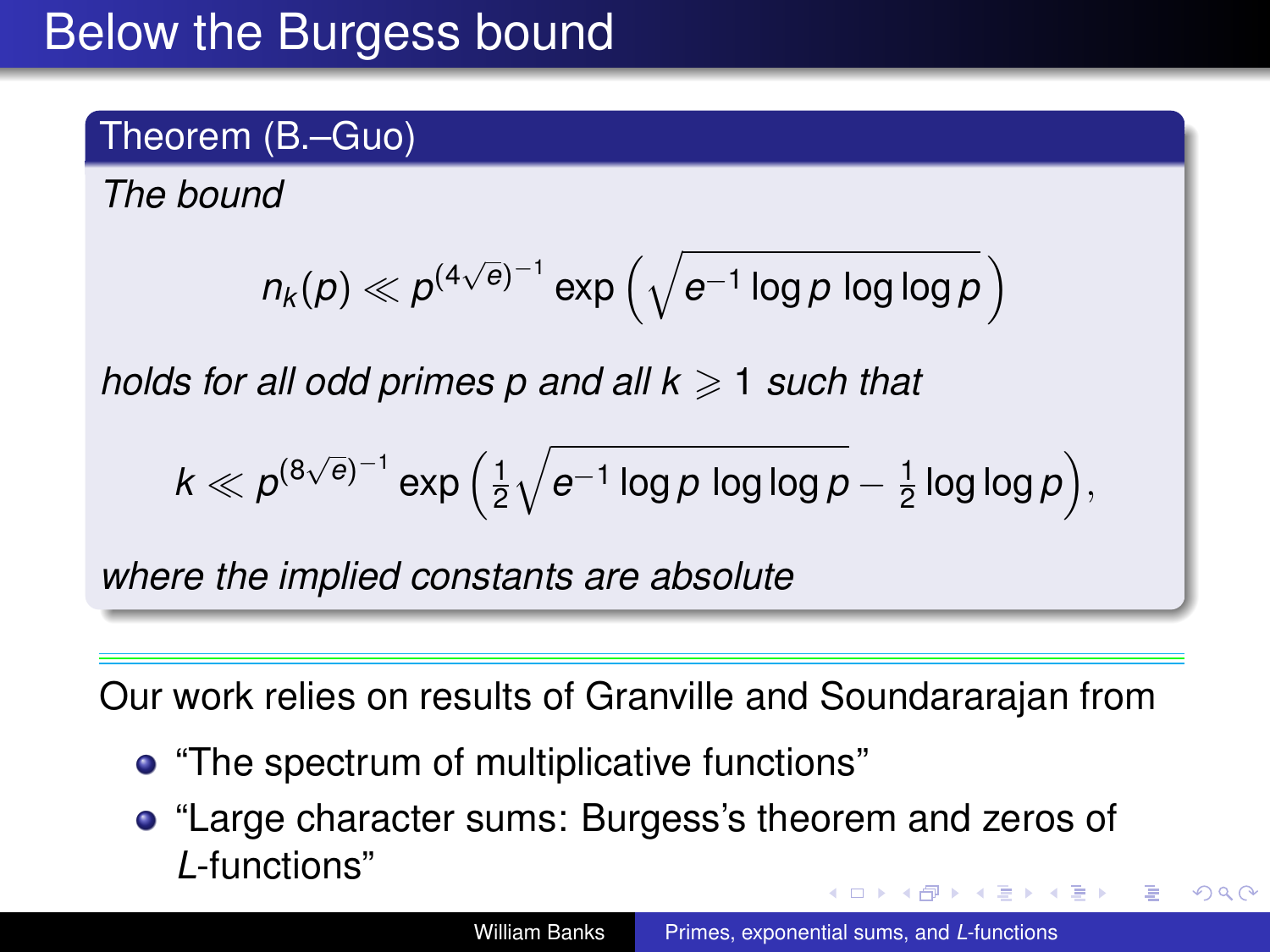Following Postnikov, Gallagher, Iwaniec, Chang and others, Igor and I have been studying character sums  $\chi$  mod  $q$ , where the modulus *q* is a large power of a fixed prime *p*

医电子 化重子

 $QQ$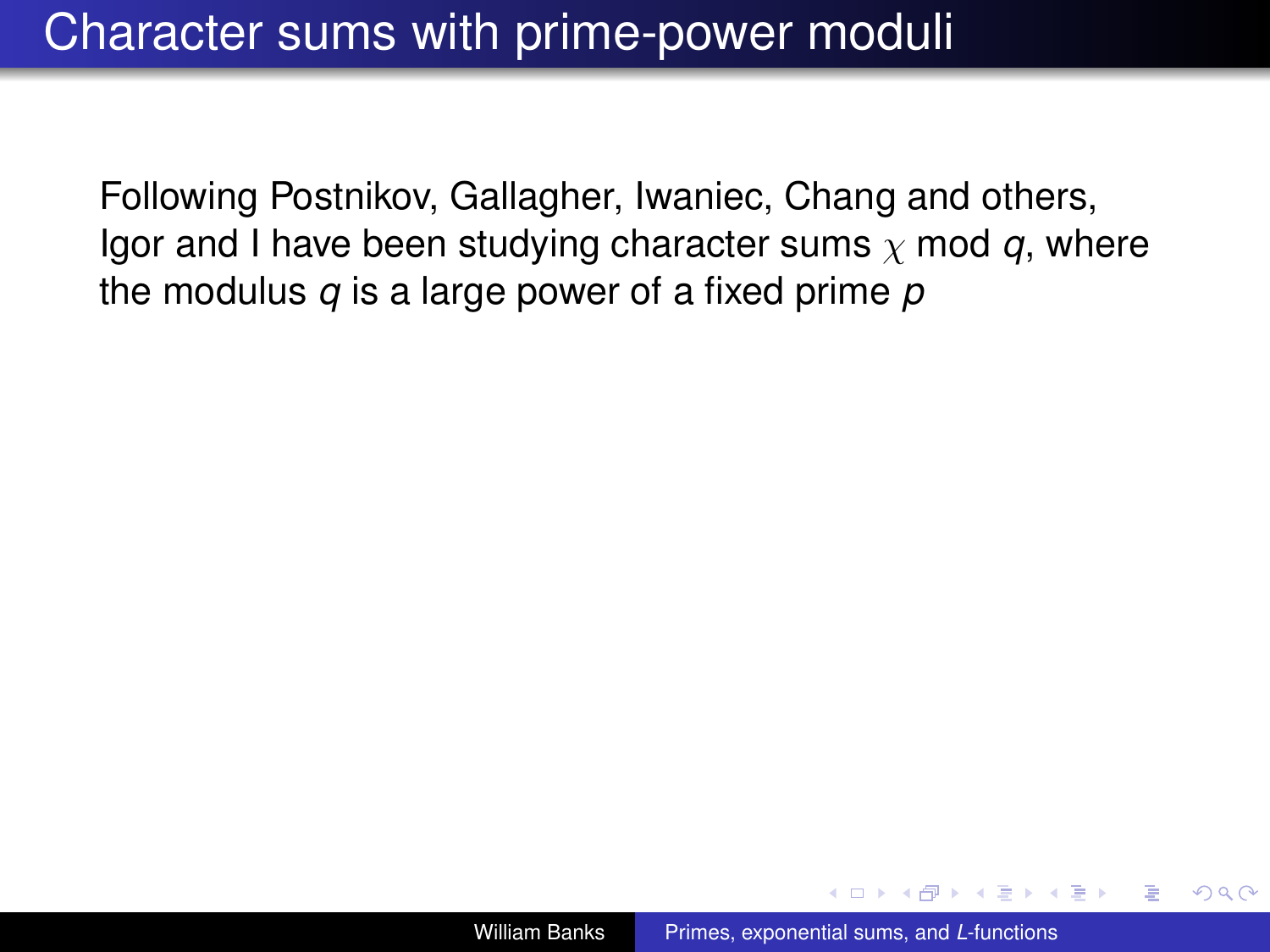Following Postnikov, Gallagher, Iwaniec, Chang and others, Igor and I have been studying character sums  $\chi$  mod  $q$ , where the modulus *q* is a large power of a fixed prime *p*

Our results should extend to moduli *q* for which the kernel  $q' = \prod_{\substack{p \mid q}} p$  is small

K 何 ▶ K ヨ ▶ K ヨ ▶ ...

 $QQ$ э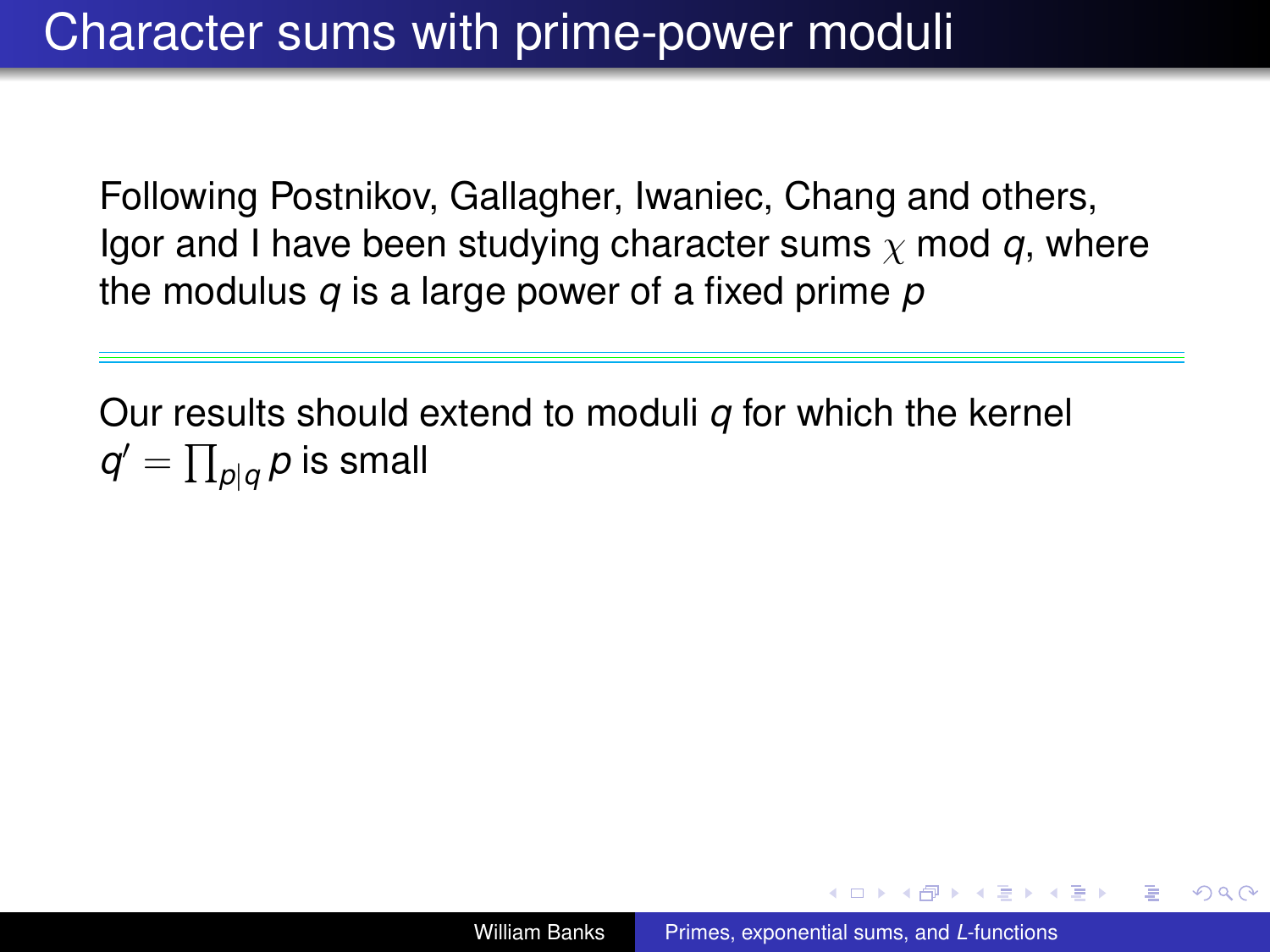Following Postnikov, Gallagher, Iwaniec, Chang and others, Igor and I have been studying character sums  $\chi$  mod  $q$ , where the modulus *q* is a large power of a fixed prime *p*

Our results should extend to moduli *q* for which the kernel  $q' = \prod_{\substack{p \mid q}} p$  is small

Among other things, we obtain slightly stronger estimates for short character sums, a wider zero-free region for *L*(*s*, χ), and stronger bounds for  $|{\mathcal L}({\boldsymbol s},\chi)|$  when  ${\boldsymbol s}$  is close to one

イロト イ押 トイヨ トイヨ トー

 $QQ$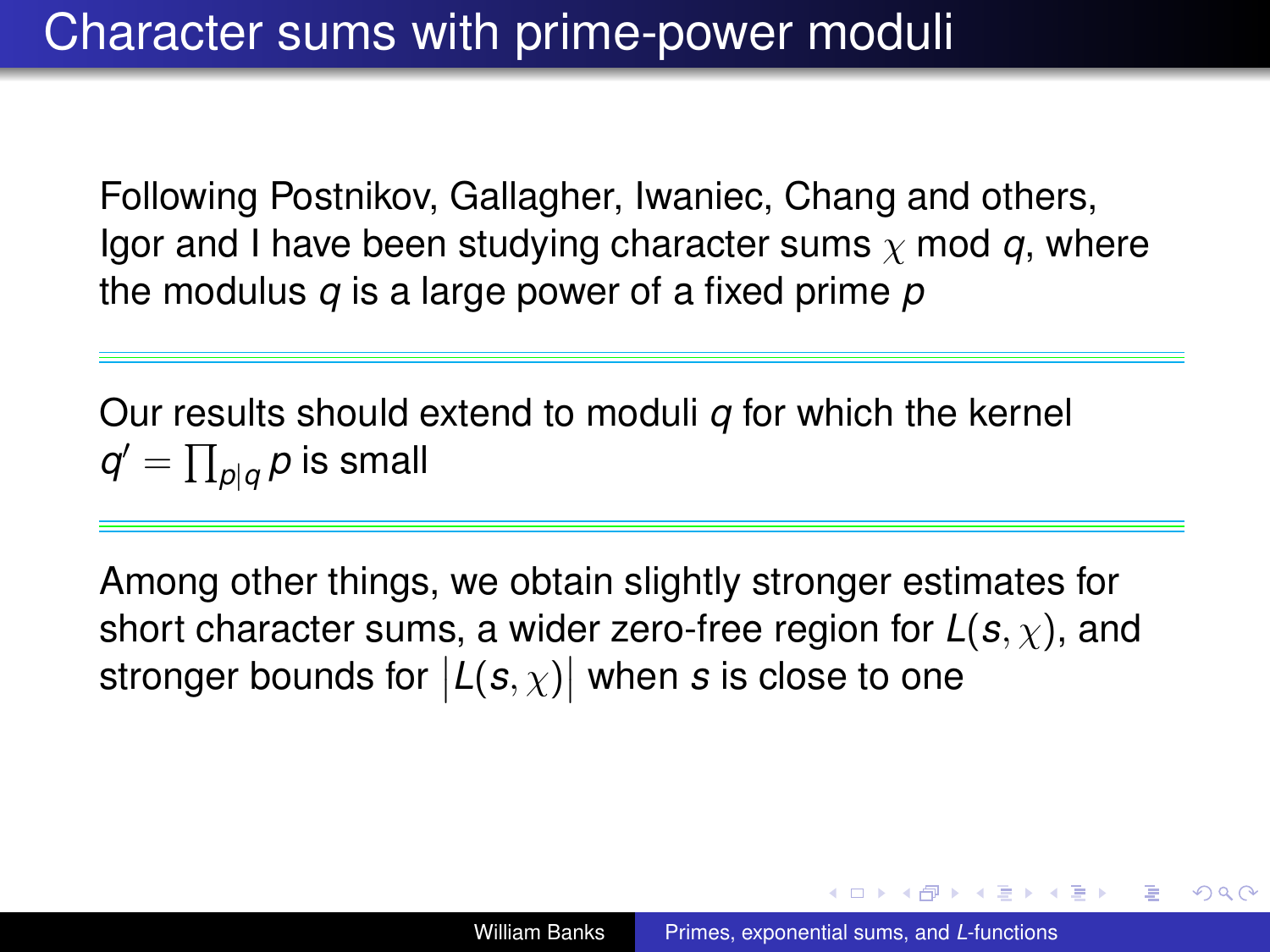### Theorem (B.–Shparlinski)

Let p be an odd prime and  $\chi$  a primitive character mod  $q = p^{\gamma}$ . *Then*

$$
L(1,\chi) \ll (\log q)^{2/3} (\log \log q)^{1/3},
$$

*where the implied constant depends only on p.*

K 何 ▶ K ヨ ▶ K ヨ ▶ ...

B

 $QQ$